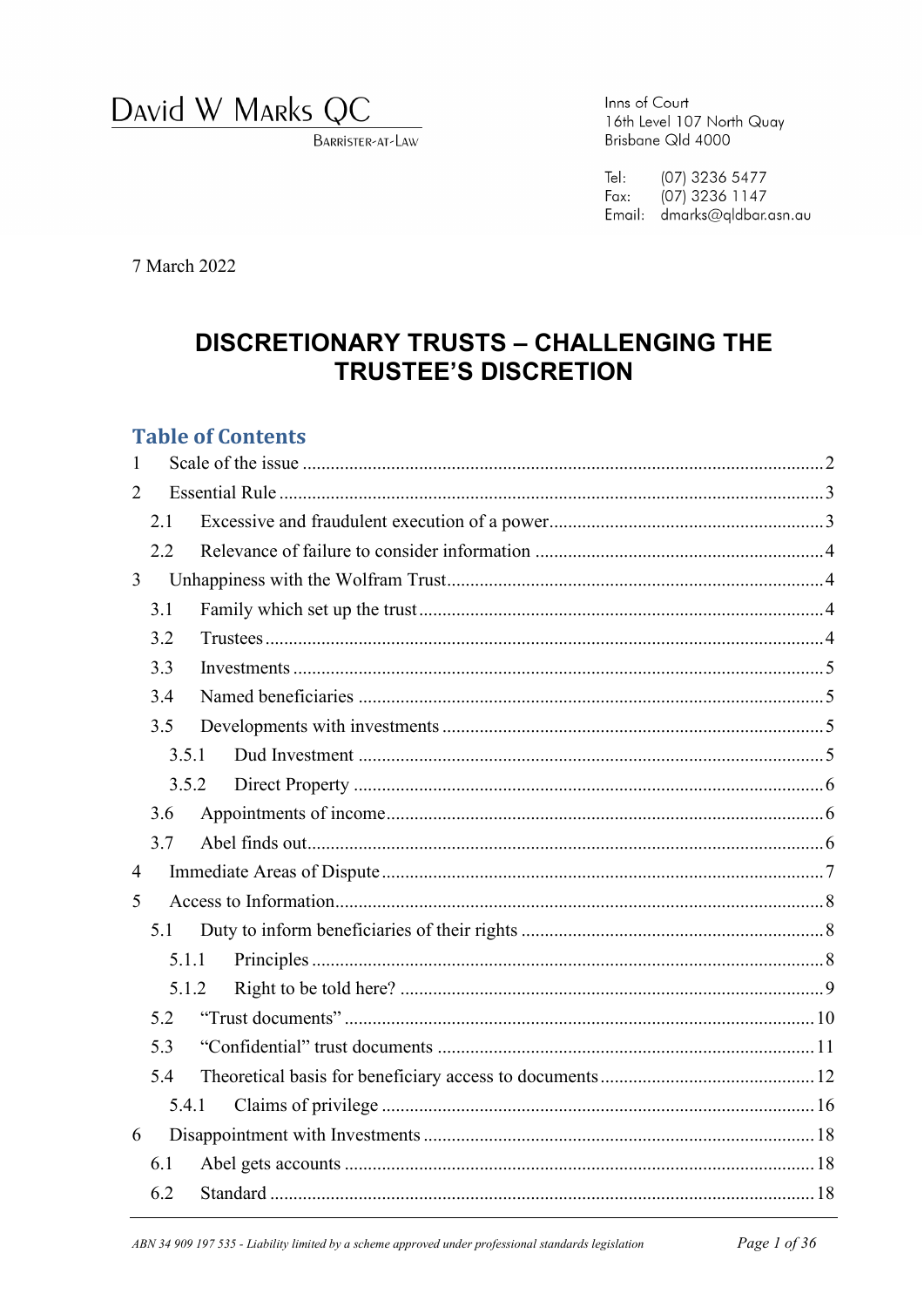|    | 6.3   |  |
|----|-------|--|
| 7  |       |  |
|    | 7.1   |  |
|    | 7.1.1 |  |
|    | 7.1.2 |  |
| 8  |       |  |
|    | 8.1   |  |
|    | 8.2   |  |
| 9  |       |  |
|    | 9.1   |  |
|    | 9.2   |  |
|    | 9.3   |  |
|    | 9.4   |  |
| 10 |       |  |
|    | 10.1  |  |
|    | 10.2  |  |
| 11 |       |  |
|    |       |  |

## <span id="page-1-0"></span>**1 Scale of the issue**

- 1. Australian Taxation Office figures as at 2013-2014 showed that there were about 630,000 discretionary trusts in Australia, straddling investment, trading and administrative activities.
- 2. This means that more than 600,000 year-end decisions are made, about who (if anyone) should benefit from trust income each year.
- 3. And this is just the beginning.
- 4. Operating a trust involves decisionsinvolving value judgments. When a decision is made, someone is benefitted and others are disappointed.
- 5. What then is the scope to review the exercise of a discretion by a trustee?
- 6. How can professional advisers avoid being caught up in the dangers?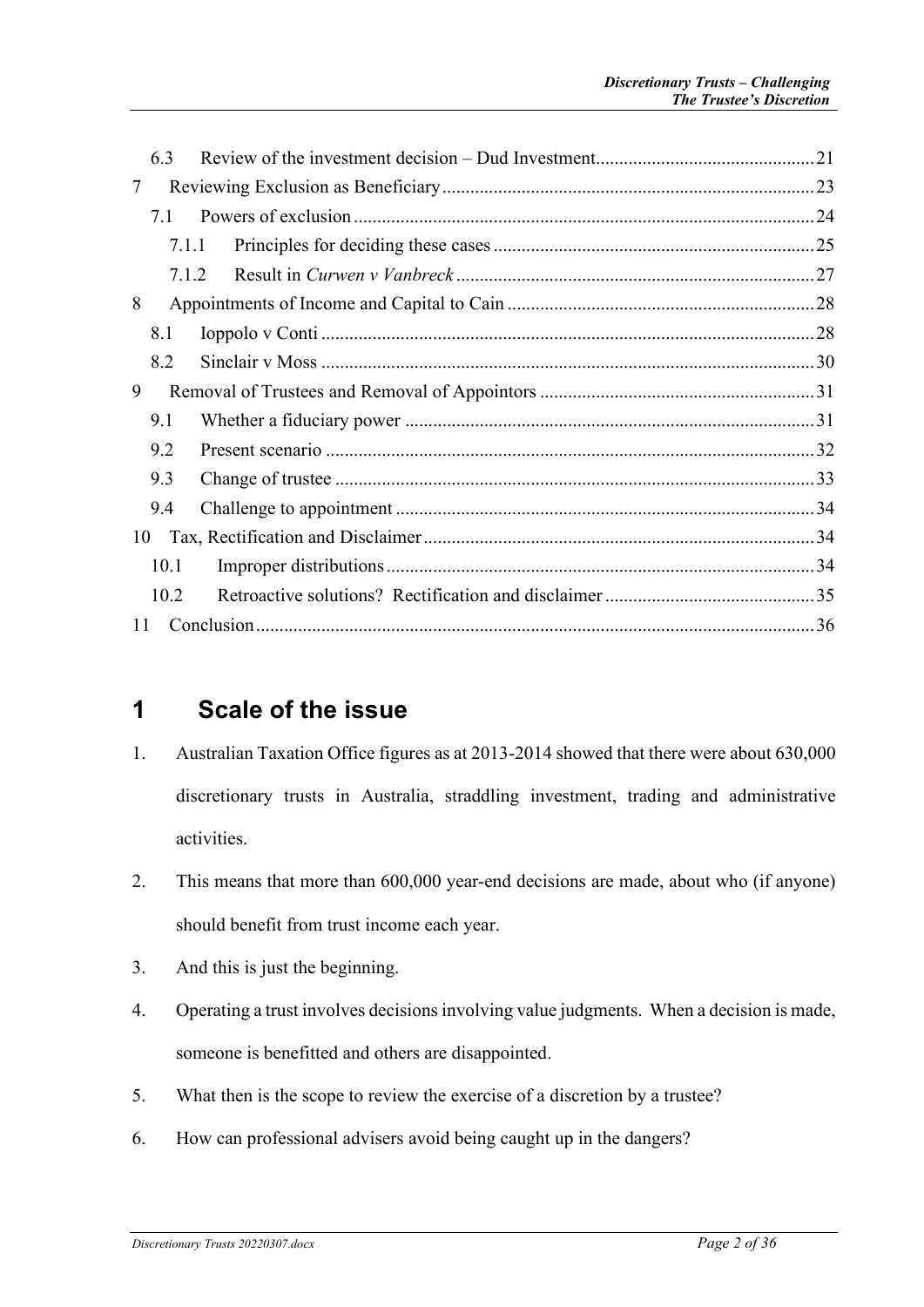7. What is involved in challenging a trustee's exercise of discretion? What are the practicalities?

# <span id="page-2-0"></span>**2 Essential Rule**

- 8. In the exercise of a power, a trustee must act in good faith, responsibly and reasonably.
- 9. The trustee must inform itself, before deciding, of matters relevant to the decision. This is not limited to matters of fact. Quite often, this will involve taking advice from experts. But it is a matter for the advisers to advise, and for the trustee to decide. There are real limits on the ability of a trustee to delegate.<sup>[1](#page-2-2)</sup>
- 10. But we immediately run into complications.

### <span id="page-2-1"></span>*2.1 Excessive and fraudulent execution of a power*

- 11. There is a difference between excessive execution of a power (purported execution of a power in a way the law renders partially ineffective)<sup>[2](#page-2-3)</sup> and fraud on a power.
- 12. Fraud on a power is defined classically, both positively and negatively, in *Duke of Portland v Topham*. [3](#page-2-4)
	- (a) The trustee must act in good faith and sincerity, and with an entire and single view to the real purpose and object of the power.
	- (b) A power is not to be exercised for the purpose of accomplishing any bye or sinister object, going beyond the purpose and intent of the power.
- 13. The difference between excessive and fraudulent execution of a power can go to whether the trustee is ultimately liable. Where there has been excessive execution of a power, the trustee is not automatically liable, but may escape liability where it has acted

<span id="page-2-2"></span><sup>&</sup>lt;sup>1</sup> Paraphrasing *Pitt v Holt* [2013] 2 AC 108, [10].

<span id="page-2-3"></span><sup>2</sup> *Ibid*, [80].

<span id="page-2-4"></span><sup>3</sup> (1864) 11 HLCas 32; 11 ER 1242 [; \[1864\] EngR 339.](http://www.worldlii.org/cgi-bin/disp.pl/int/cases/EngR/1864/339.html?query=)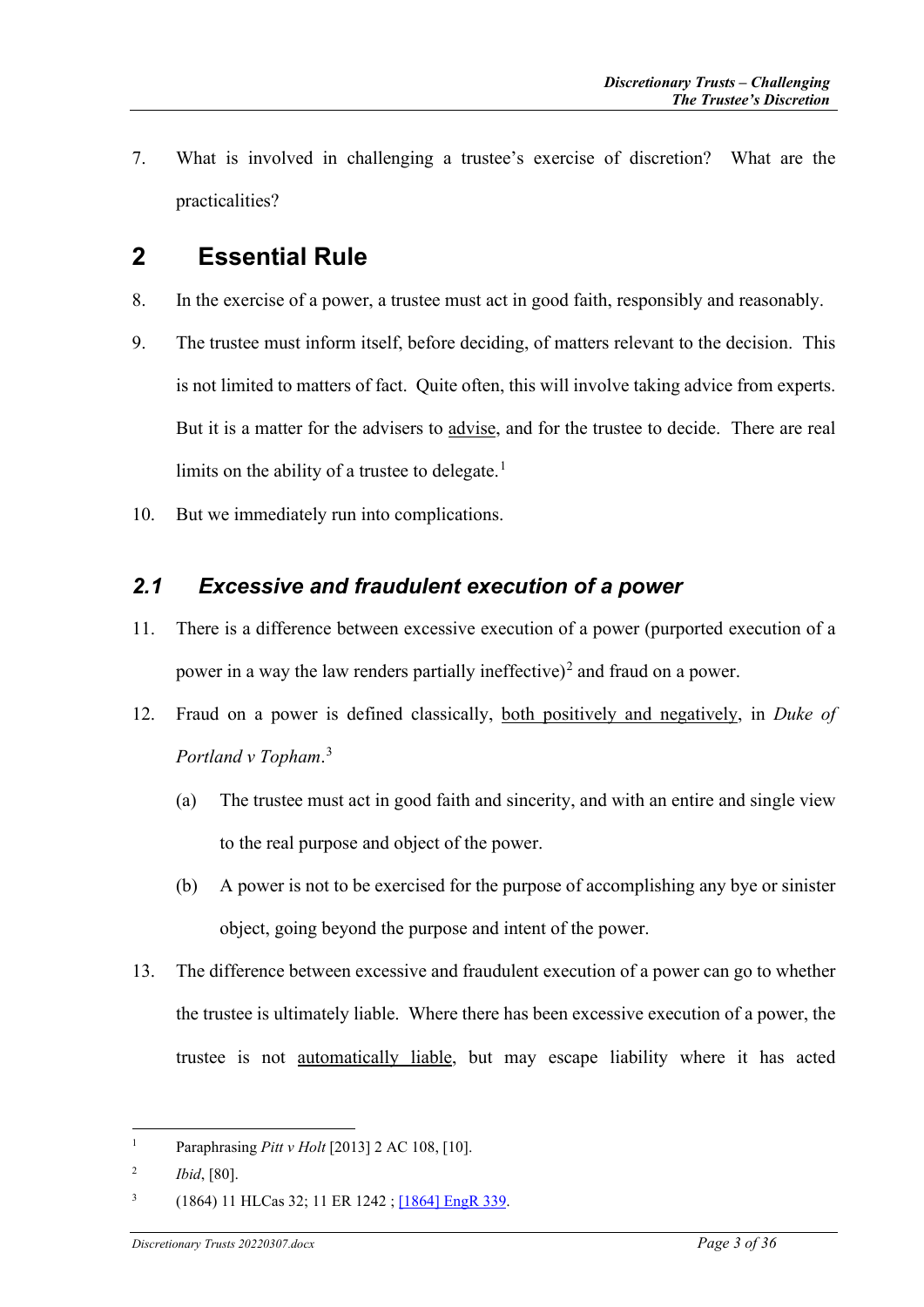conscientously in obtaining and following advice that is apparently competent, even if the advice turns out to be wrong.<sup>[4](#page-3-4)</sup>

## <span id="page-3-0"></span>*2.2 Relevance of failure to consider information*

- 14. Finally, for present purposes, it may not be sufficient to prove that a trustee has failed to consider relevant information. The information must be such as would have changed the decision, not simply such as might have changed it.<sup>[5](#page-3-5)</sup>
- 15. The best way to understand these concepts is to apply them in practice.<sup>[6](#page-3-6)</sup>

# <span id="page-3-1"></span>**3 Unhappiness with the Wolfram Trust**

### <span id="page-3-2"></span>*3.1 Family which set up the trust*

- 16. Mr and Mrs Wolfram set up the Wolfram Trust to provide for one of their two sons, Cain.
- 17. The other son was Abel.
- 18. Cain had been badly injured in an accident when young. His parents were concerned that he should have access to substantial capital when he was older, since he would not have the same opportunities as Abel.
- 19. Although Cain's injuries were principally physical, there was always concern about:
	- (a) how he might cope in stressful situations, and
	- (b) whether there was a cognitive impairment or educational disadvantage that would require more assistance in business matters.

## <span id="page-3-3"></span>*3.2 Trustees*

20. Mr and Mrs Wolfram are the trustees of the Wolfram Trust. They are now elderly.

<span id="page-3-4"></span><sup>4</sup> *Pitt v Holt*, above, [80].

<span id="page-3-5"></span><sup>5</sup> *Pitt v Holt*, at [92].

<span id="page-3-6"></span><sup>&</sup>lt;sup>6</sup> The examples in this case study are fictitious. Any similarity in names or fact patterns with real life is coincidental.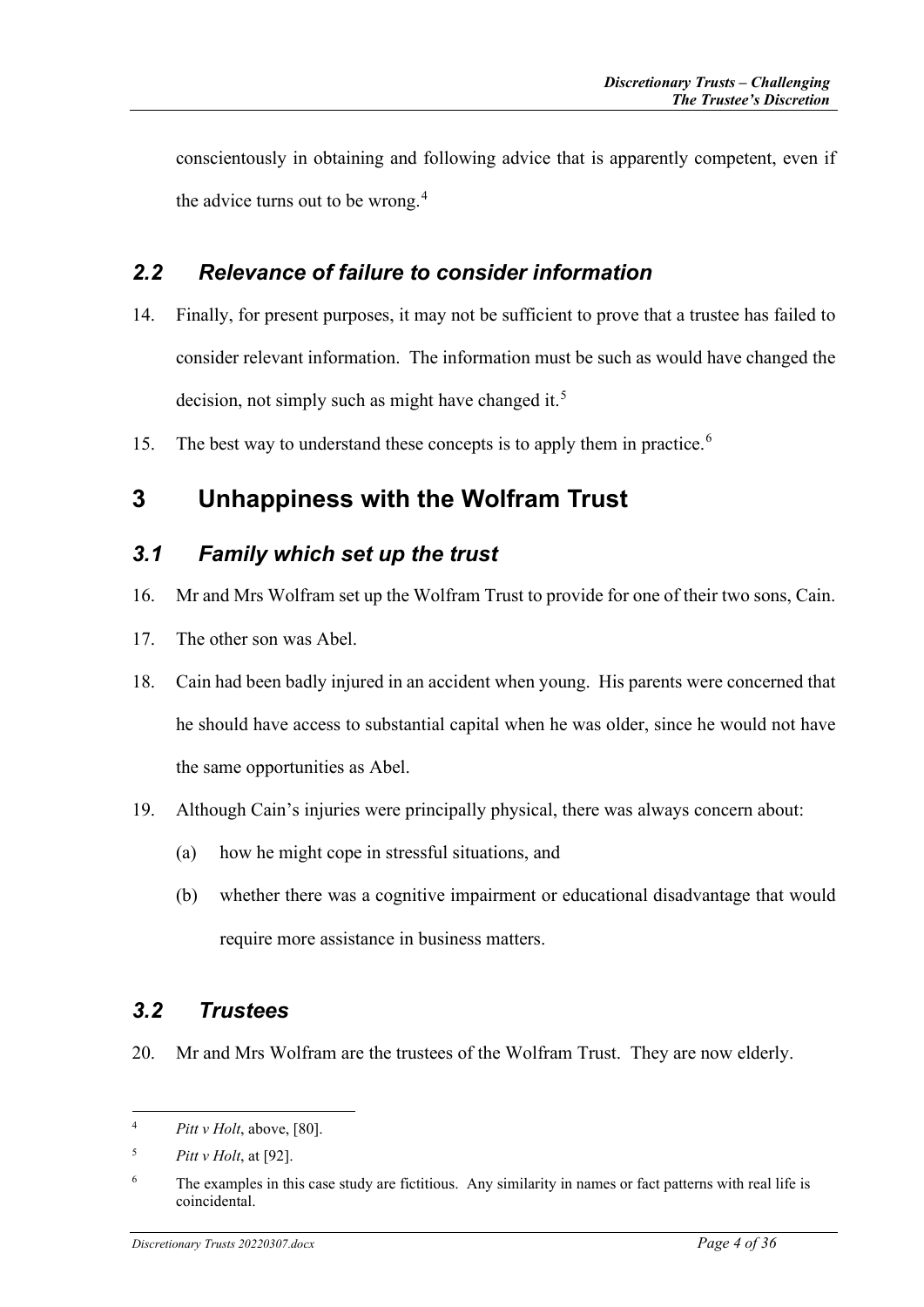### <span id="page-4-0"></span>*3.3 Investments*

- 21. The deed provided that the trust fund might be invested in land and in securities, in addition to the usual cash assets.
- 22. One half of the original trust capital, \$10 million, was invested in shares in Dud Properties Pty Ltd (the *Dud Investment*), a speculative property vehicle controlled by Mr and Mrs Wolfram's brother-in-law, Mr Dud.
- 23. The other half, \$10 million, has been profitably invested directly in land in the west of Brisbane (the *Direct Property*). It has benefited from successive town planning decisions enabling the land to be subdivided with enormous success.

### <span id="page-4-1"></span>*3.4 Named beneficiaries*

- 24. Mr and Mrs Wolfram never referred to this trust when speaking to Abel.
- 25. It was kept secret from Cain until he achieved his majority.
- 26. The primary income  $\&$  capital beneficiaries of the Wolfram Trust were named as Cain  $\&$ Abel.
- 27. There are then tiers of other relatives also named as beneficiaries.
- 28. Primary beneficiaries take unless income is appointed away by year end: likewise capital, unless otherwise appointed before the vesting date.
- 29. Lower tiers of beneficiaries, such as any children of Cain or Abel (as the second tier), only become default income and capital beneficiaries if all beneficiaries in all higher tiers have died. All tiers of beneficiaries are objects of discretion (whilst alive).

## <span id="page-4-2"></span>*3.5 Developments with investments*

#### <span id="page-4-3"></span>**3.5.1 Dud Investment**

30. The Dud Investment soured, losing half the capital so invested.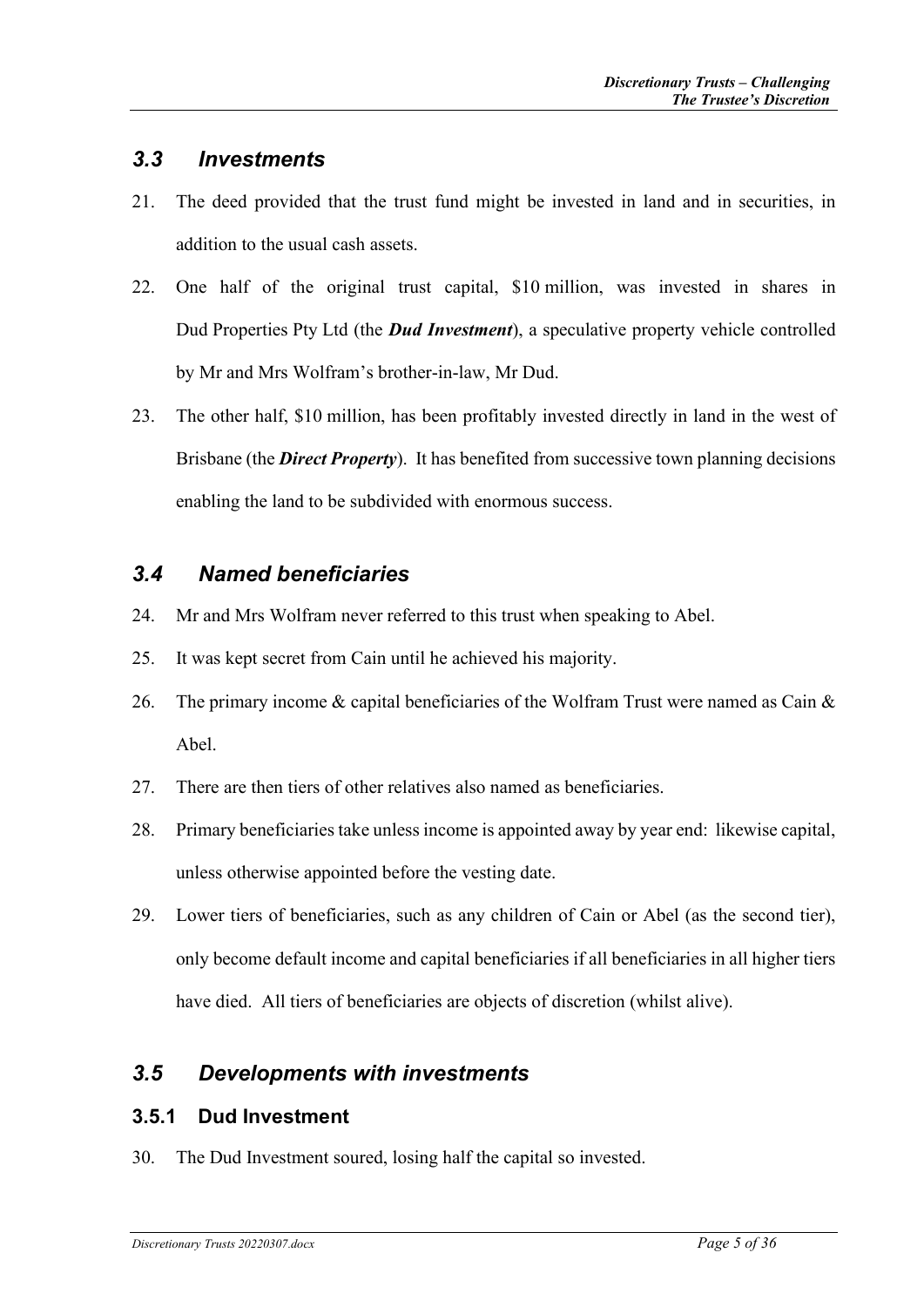- 31. Mr and Mrs Wolfram had invested \$10 million of the trust's capital in shares in Dud Properties Pty Ltd.
- 32. They regret that they did not insist on having a seat on the board of that company.
- 33. They have not insisted on seeing financial reports.
- 34. They simply trusted their brother-in-law. But he made some elementary errors in the approach he took to property investment through Dud Properties Pty Ltd, leading to the substantial losses.

#### <span id="page-5-0"></span>**3.5.2 Direct Property**

35. On the other hand, the Direct Property investments have been supervised closely by Mr and Mrs Wolfram, albeit with the usual consultants providing assistance. These have enjoyed enormous success.

## <span id="page-5-1"></span>*3.6 Appointments of income*

- 36. Income of the Wolfram Trust was never appointed in favour of Abel.
- 37. Further, a view was taken that the trust fell within the excepted income provisions, as the seed capital came from the personal injury compensation paid in favour of Cain. Thus, substantial distributions were made each year to Cain to provide ongoing medical expenses and assistance with his particular educational and social needs.

## <span id="page-5-2"></span>*3.7 Abel finds out*

- 38. Twenty years on, Cain and Abel live in different countries. They rarely speak.
- 39. Cain never married, in part owing to his childhood injuries, but Cain retained a vital interest in the property development activities which continued to occur through the Wolfram Family Trust. Cain has gathered around him a group of trusted professional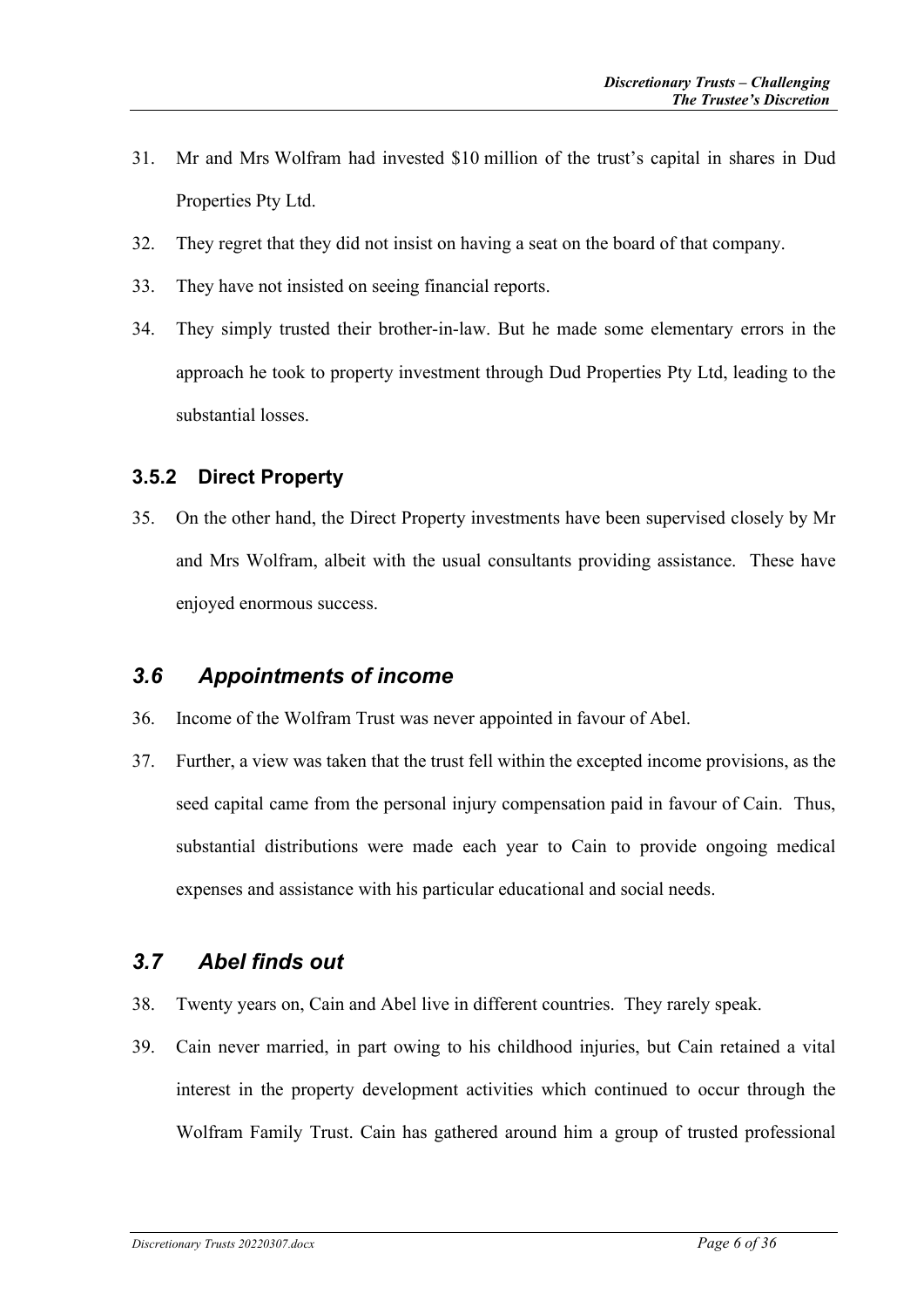advisers, in relation to his legal and accounting requirements, but also his property development activities.

- 40. Abel married and has children who are potential objects of discretion under the Wolfram Family Trust. But he has only just learned of the existence of this trust.
- 41. Abel wonders why he has never been told about this trust. He learned about it only through a careless line in a newspaper report concerning the fabulous wealth generated over the past decades through Cain and his parents' efforts concerning the Direct Property.
- 42. Abel has his solicitor write to Cain enquiring whether Abel and his family are beneficiaries or objects of discretion under the Wolfram Trust. On the assumption that they are, the solicitors ask for the trust deed and full accounts of the trust back to the time when the trust was settled.

## <span id="page-6-0"></span>**4 Immediate Areas of Dispute**

- 43. From the above facts, we can see that the trustee may fall into dispute with Abel about:
	- (a) whether Abel has been properly considered for distributions, and how he and his children might be considered for distributions in future; and
	- (b) the monumental losses incurred by the trust through the Dud Investment.
- 44. Cain may also attempt to join the fray, in his capacity as a beneficiary. There are limits to his ability to do so. But he will likely be joined in any proceedings, and he will have to decide whether he takes an active part in such proceedings. There are significant costs consequences of a decision to take an active part in such proceedings. The decision is not taken lightly.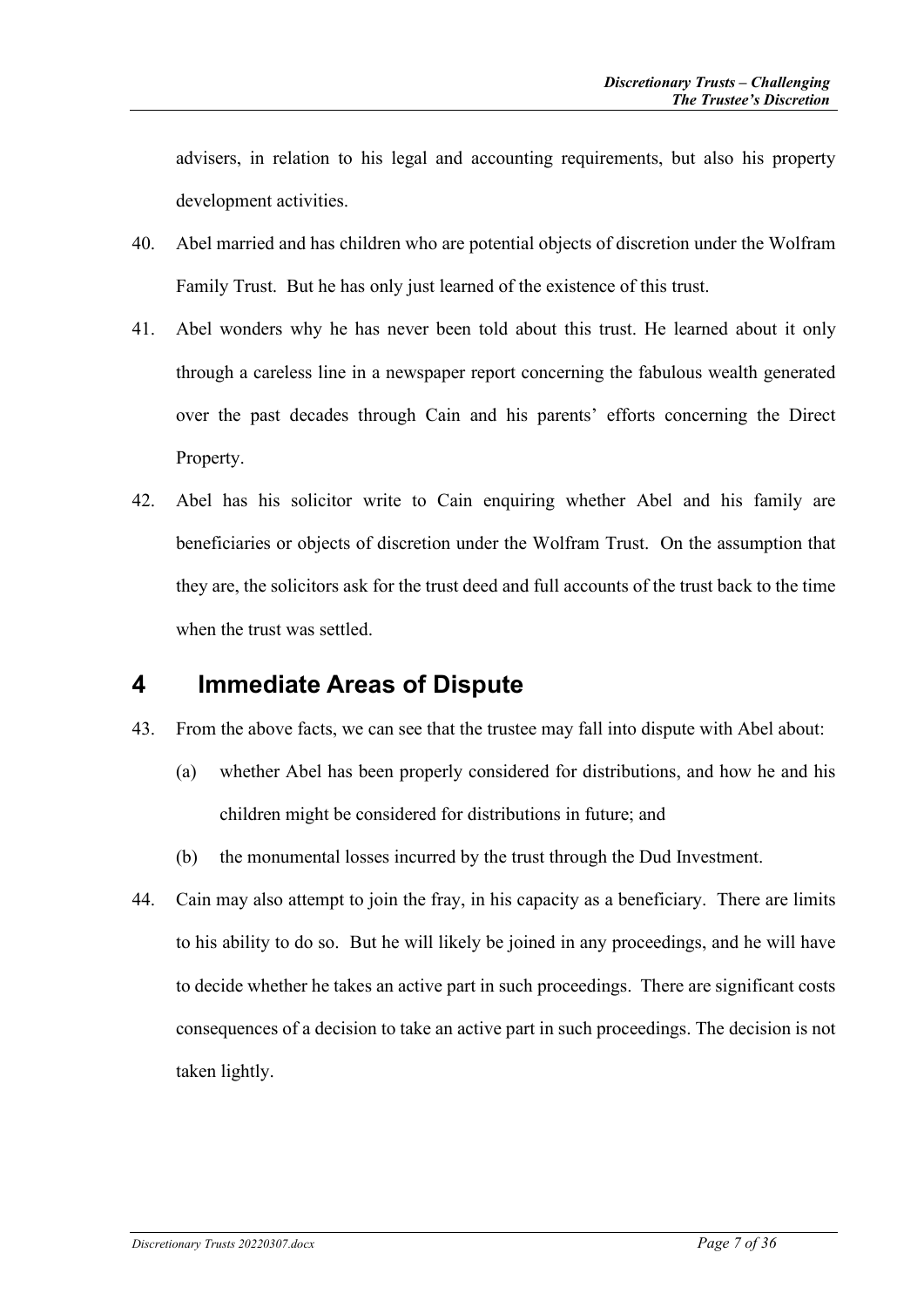- 45. But the first point which may divide the parties is access to information. It is fundamental that the actions of a trustee or fiduciary should be capable of review.<sup>[7](#page-7-3)</sup>
- 46. Without basic information, such as whether Abel is a beneficiary or object of discretion, Abel is hamstrung in questioning the of the affairs of the trust.

# <span id="page-7-0"></span>**5 Access to Information**

47. Accessing information is a vital step toward articulating complaints about trustee exercises of discretion or misfeasance. Without information, a beneficiary cannot hold a trustee to account. This was fundamental to the reasoning in *Armitage v Nurse*. [8](#page-7-4)

## <span id="page-7-1"></span>*5.1 Duty to inform beneficiaries of their rights*

#### <span id="page-7-2"></span>**5.1.1 Principles**

- 48. The position differs between an object of discretion, and a beneficiary of a strict trust. These might be regarded as extremes, on a range.
- 49. A beneficiary of a strict trust must be informed by the trustee of his rights under the trust when of full age and capacity.<sup>[9](#page-7-5)</sup>
- 50. The position for objects of discretion, on the other hand, is not as clear. The obligation to tell a mere object, of the possibility that he might be considered for a distribution, was again left unexplained in *Segelov v Ernst & Young Services Pty Ltd*. [10](#page-7-6) Gleeson JA said:

*It is, however, a much larger step to suggest that in all trusts a beneficiary's right to inspect the trust documents, including the trust deed, gives rise to a corresponding duty of disclosure owed by the trustee to the beneficiary to have his or her rights explained to them, including in the case of potential objects of a discretionary trust their entitlement to an interest in the trust fund once determined by the trustee. … This contention should be rejected. To accept such* 

<span id="page-7-3"></span><sup>7</sup> *Armitage v Nurse* [1998] Ch 241, 253, speaking of an irreducible core of obligations. There, the context was a broad exemption clause in a trust deed. As to provision of information in England, see *Schmidt v Rosewood Trust Ltd* [2003] 2 AC 709.

<span id="page-7-4"></span> $[1998]$  Ch 241, 253.

<span id="page-7-5"></span><sup>9</sup> *Re Emmet's Estate* (1881) 17 ChD 142, 149. See also Ford & Lee, *Law of Trusts*, [9.4610].

<span id="page-7-6"></span><sup>10</sup> (2015) 89 NSWLR 431 (NSWCA).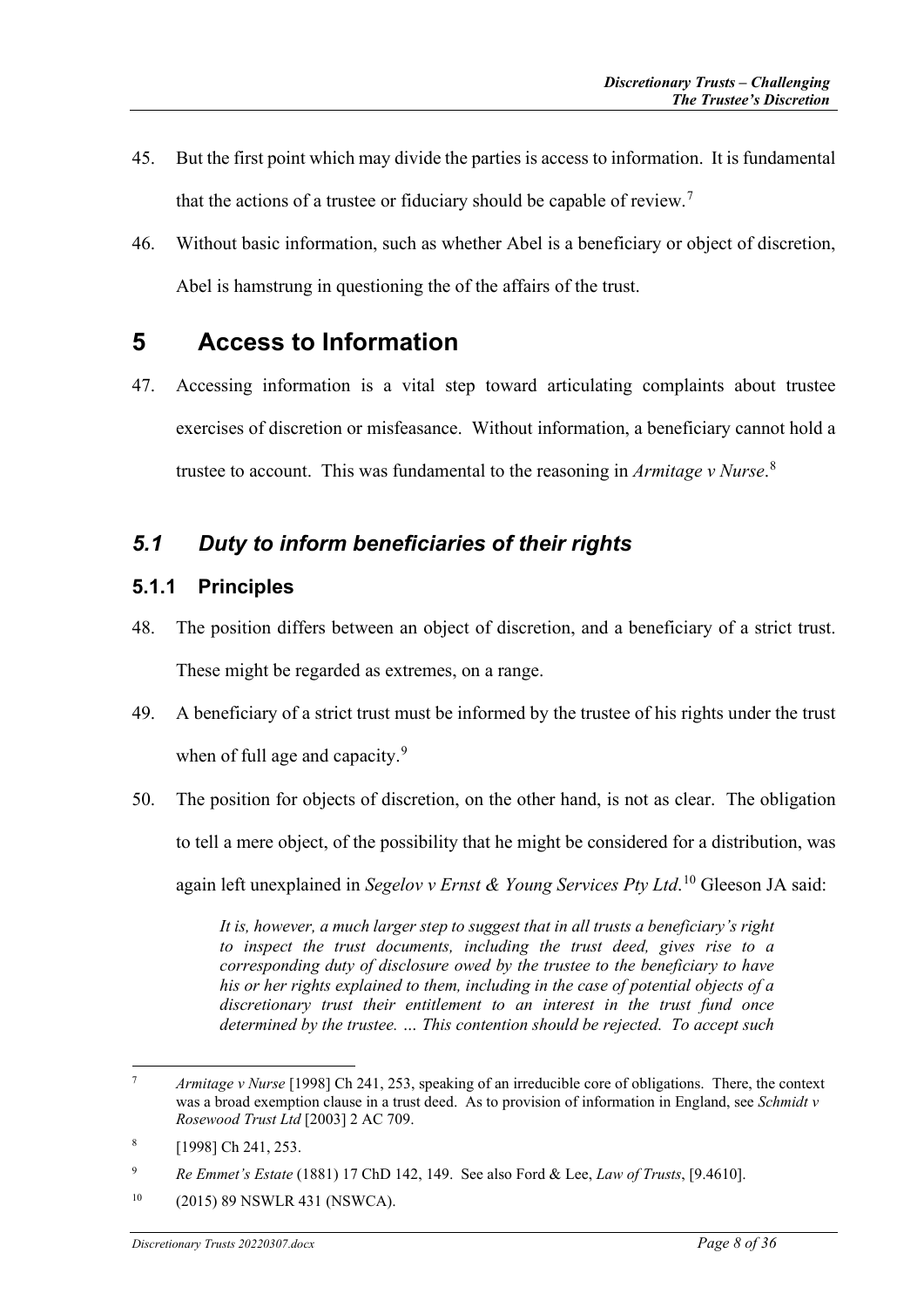*a proposition would be to impose a duty on trustees without regard to the nature and the terms of the relevant trust and social or business environment in which the trust operates …*

#### <span id="page-8-0"></span>**5.1.2 Right to be told here?**

- 51. In the present case, if Cain was a default beneficiary as to capital, with his brother Abel, then arguably both were entitled to be told of their respective beneficial, vested interests upon attaining majority.
- 52. Cain was told.
- 53. Abel was not. Abel was thus never able to make representations to the trustees as to his needs, if any, which could have been met using discretionary powers to appoint income or capital.
- 54. What of the children of Abel?
- 55. Abel's children might (during Cain and Abel's lives) effectively only be objects of discretion as to income, or as to capital, and might yet not have attained majority.
- 56. Real problems arise where such persons are also second or lower tier default beneficiaries, ranking behind, say, their parents. They have only a contingent interest (dependent upon surviving other lives in being). And such a contingent interest is also liable to be defeated by appointment in favour of a discretionary object.
- 57. Therefore, it is difficult to find, let alone formulate, hard and fast rules admitting of no exceptions in this field.
- 58. Some of the case law about the rights of those who take only in the event of the happening of a contingency does look decidedly dated in the face of the modern discretionary trust  $deed.<sup>11</sup>$  $deed.<sup>11</sup>$  $deed.<sup>11</sup>$

<span id="page-8-1"></span><sup>11</sup> *Re Tillott* [1892] 1 Ch 86; *Re Dartnall* [1895] 1 Ch 474. See also Heydon & Leeming, *Jacobs' Law of Trusts in Australia* (8th Edition), page 350, paragraph 17-15, footnote 135; Dal Pont, *Equity and Trusts in Australia* (7th Edition), paragraphs [20]-[30].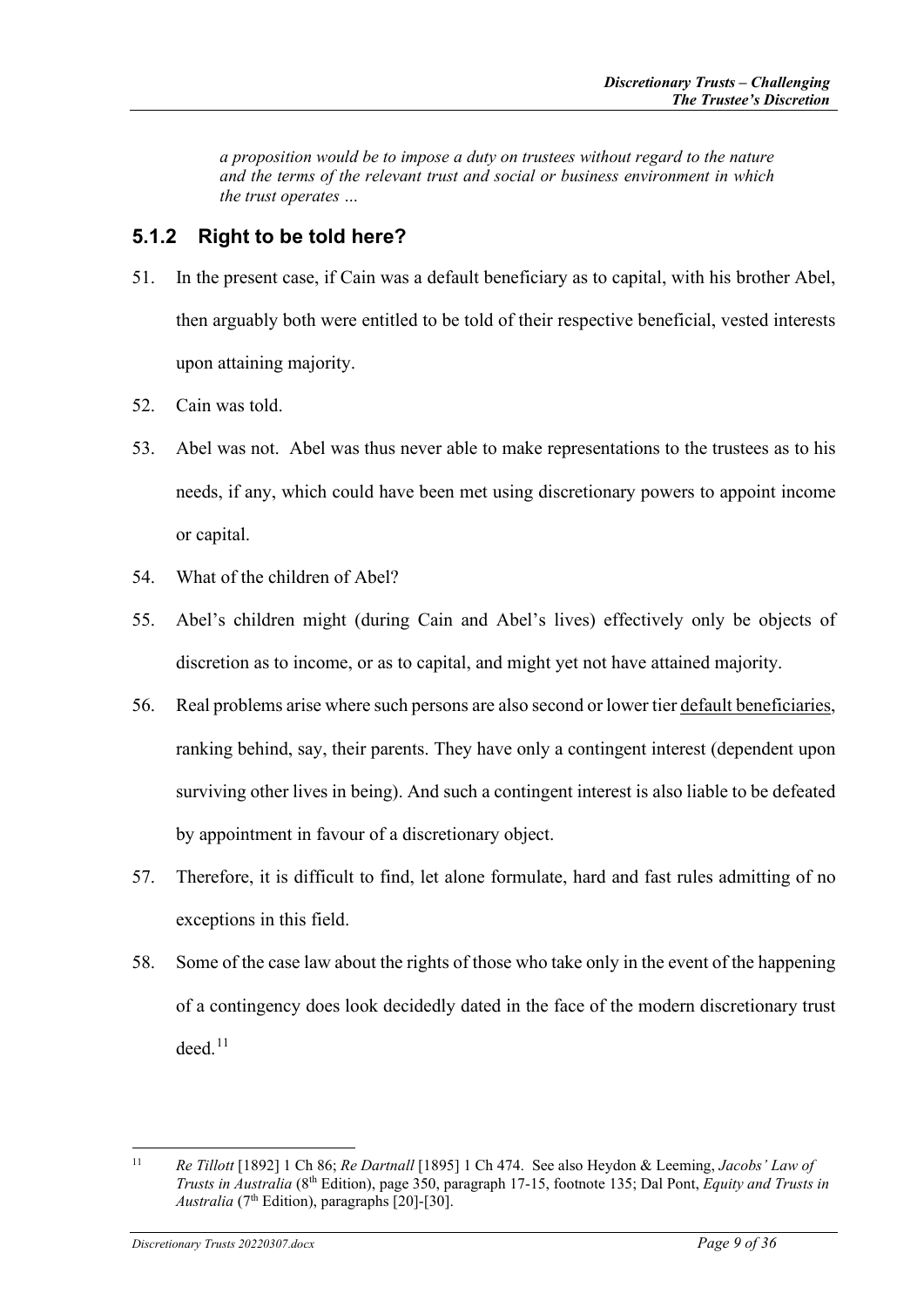- 59. Indeed, some of the distinctions drawn in the cases not only look dated, but are also decidedly difficult to apply in practice.
- 60. Thus, in *Schmidt v Rosewood*, the person seeking disclosure of trust documents was not yet named as a beneficiary under one of the true settlements concerned. (There was power to name that person as beneficiary, but it had not yet been exercised.) The applicant was nevertheless successful.[12](#page-9-1)

### <span id="page-9-0"></span>*5.2 "Trust documents"*

- 61. I now turn to rights to see documents.
- 62. The first issue is whether a document is a "trust document", or something private to the trustees.
- 63. The New South Wales Court of Appeal decision of *Hartigan Nominees Pty Ltd v Rydge*[13](#page-9-2) gives examples of documents that may be property of the trustees, and may have come into existence in relation to the administration of the trust, but which nevertheless will not be a "trust document". These include:
	- (a) a letter from a possible beneficiary conveying information about the beneficiary's circumstances;
	- (b) a note for or by a trustee of discussions with other beneficiaries to assist the trustee to decide how to exercise a discretionary power; and
	- (c) a memorandum of wishes. $^{14}$  $^{14}$  $^{14}$

<span id="page-9-1"></span> $12$  [2003] 2 AC 709.

<span id="page-9-2"></span><sup>13</sup> (1992) 29 NSWLR 405, 433.

<span id="page-9-3"></span><sup>14</sup> *Ibid*, page 437.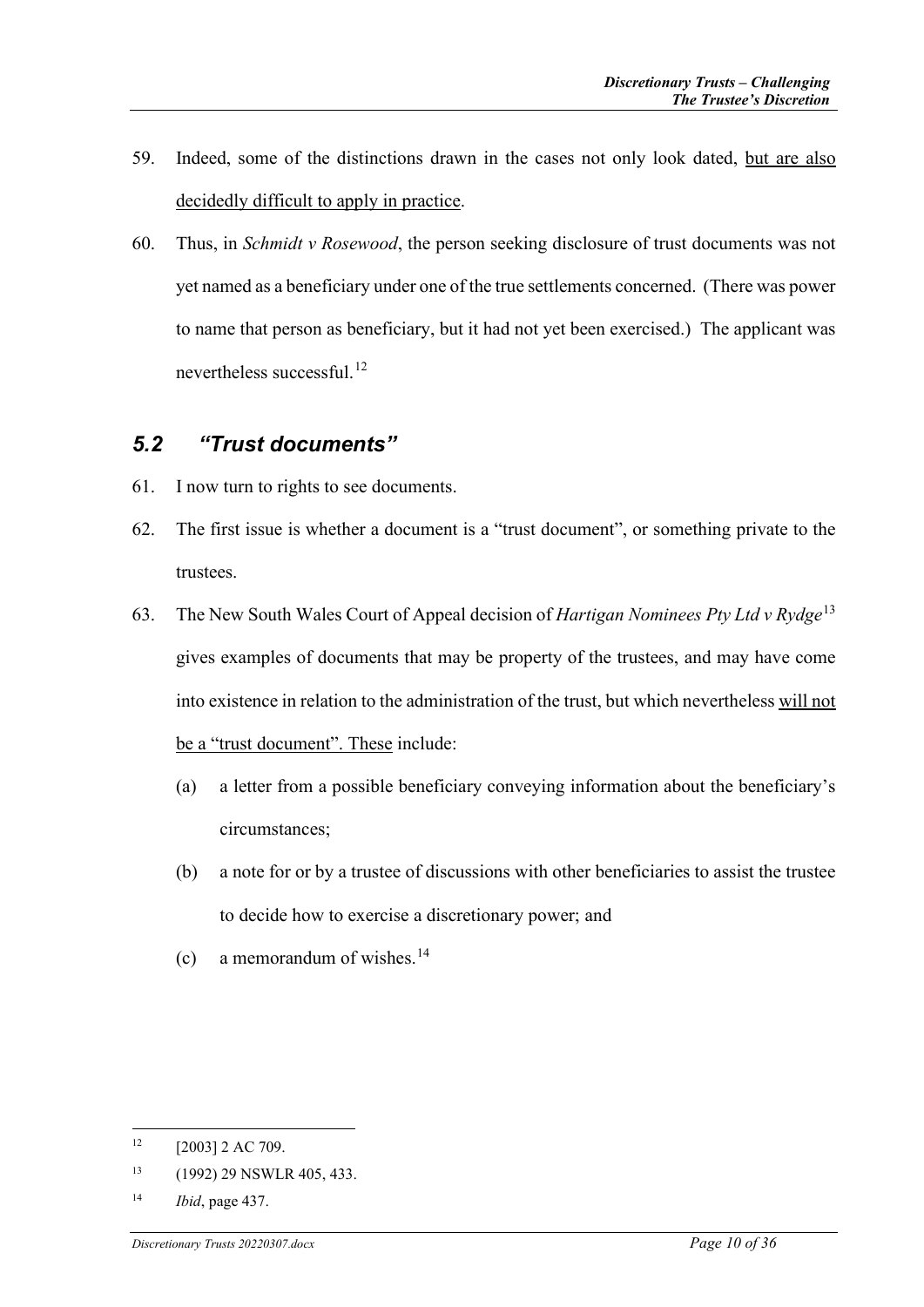### <span id="page-10-0"></span>*5.3 "Confidential" trust documents*

- 64. Next, there are questions of confidentiality, which may justify withholding a document from a beneficiary.[15](#page-10-1)
- 65. In *Hartigan Nominees*, much of the debate was about a memorandum of wishes. As seen above, this was not a "trust document".
- 66. But you could also imagine a case where disclosure of information, or a document, such as a secret recipe or other confidential information, could cause jeopardy to the other beneficiaries and objects.
- 67. Yet, the document recording the secret recipe would be a "trust document".
- 68. A good example was the South Australian Full Court decision, *Rouse v IOOF Australia Trustees Limited*. [16](#page-10-2) The trustee acted for investors in a forestry project. The trustee was suing people. There was a question about whether the trustee ought to provide information to beneficiaries about that litigation, including the brief to counsel.
- 69. Critically, the beneficiaries had not claimed that they had been prevented from exercising rights under the trust deed. Nor did they claim that their attempts to exercise such rights had been frustrated.
- 70. They had not shown that reasonable requests for information, about the course of the litigation, had been rejected. Such reasonable requests were distinguished by the Full Federal Court from requests for access to particular primary documents.<sup>[17](#page-10-3)</sup>

<span id="page-10-1"></span><sup>15</sup> *Ibid*, at 433F.

<span id="page-10-2"></span><sup>16</sup> (1999) 73 SASR 484.

<span id="page-10-3"></span><sup>17</sup> *Ibid*, [74].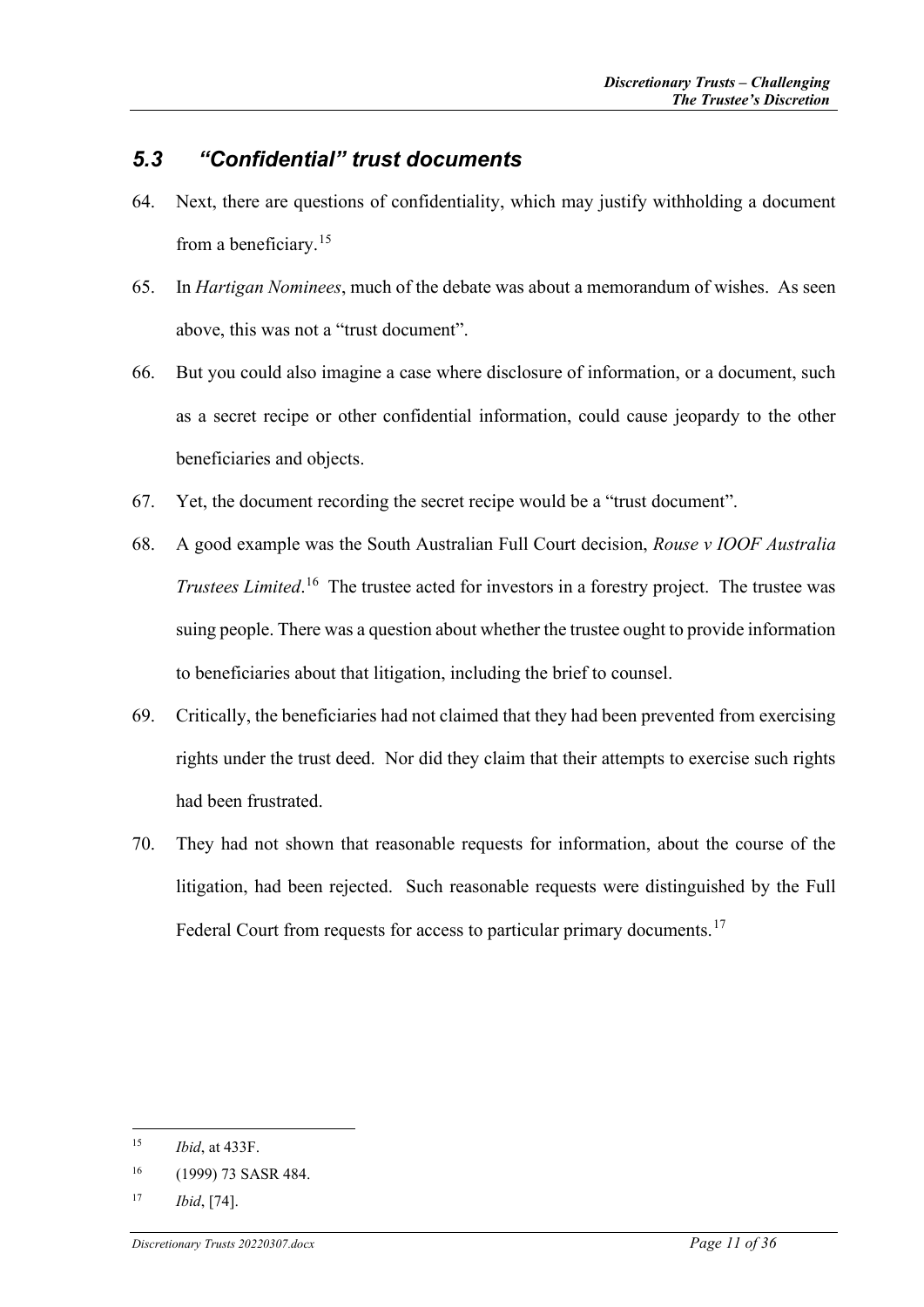- 71. Giving the principal judgment of the Full Court, the Doyle CJ said that the trustee was entitled to refuse access to trust documents (in cases going beyond a necessity to maintain confidentiality in the reasons for exercise of a discretion).<sup>[18](#page-11-1)</sup>
- 72. Doyle CJ said (underlining added):<sup>[19](#page-11-2)</sup>

*There must be various situations in which a trustee, particularly a trustee conducting a business, would be put in an impossible position if the beneficiary of the trust could, as a matter of right, claim to inspect documents in the possession of the trustee and relevant to the conduct of the business. It is readily conceivable that there will be situations in which an undertaking of confidentiality is not sufficient protection. The fact that the trust is one in which numerous beneficiaries have an interest, and the further fact that those beneficiaries may have differing views about the wisdom of the course of action being pursued by the trustee, only served to emphasise, in my opinion, the need for the law to recognise some scope for a trustee to refuse to disclose information on the grounds that it is confidential and on the further ground that the disclosure is not in the interests of the beneficiaries as a whole.*

### <span id="page-11-0"></span>*5.4 Theoretical basis for beneficiary access to documents*

- 73. We have now dealt with the issues of whether something is a "trust document" and whether something should otherwise not be disclosed because it is "confidential".
- 74. We now get to the difficult question: the basis upon which a beneficiary may assert an entitlement to see a trust document, absent any threat to litigation.
- 75. *Rouse* adverts to, but does not decide, whether the claimed entitlement must be decided by reference to whether a beneficiary has a proprietary interest in a trust document, or on the basis that a fiduciary must be ready with his accounts.<sup>[20](#page-11-3)</sup>
- 76. The seachange in favour of a flexible approach, requiring disclosure to the extent necessary to enable a beneficiary or object to hold a trustee to account, came in the Privy Council decision, *Schmidt v Rosewood Trust Ltd*, an appeal from the Isle of Man.<sup>[21](#page-11-4)</sup>

<span id="page-11-1"></span><sup>18</sup> Ibid, [98].

<span id="page-11-2"></span><sup>19</sup> Ibid, [100].

<span id="page-11-3"></span><sup>20</sup> See the discussion in *Rouse*, ibid, [88]-[92].

<span id="page-11-4"></span> $21$  [2003] 2 AC 709.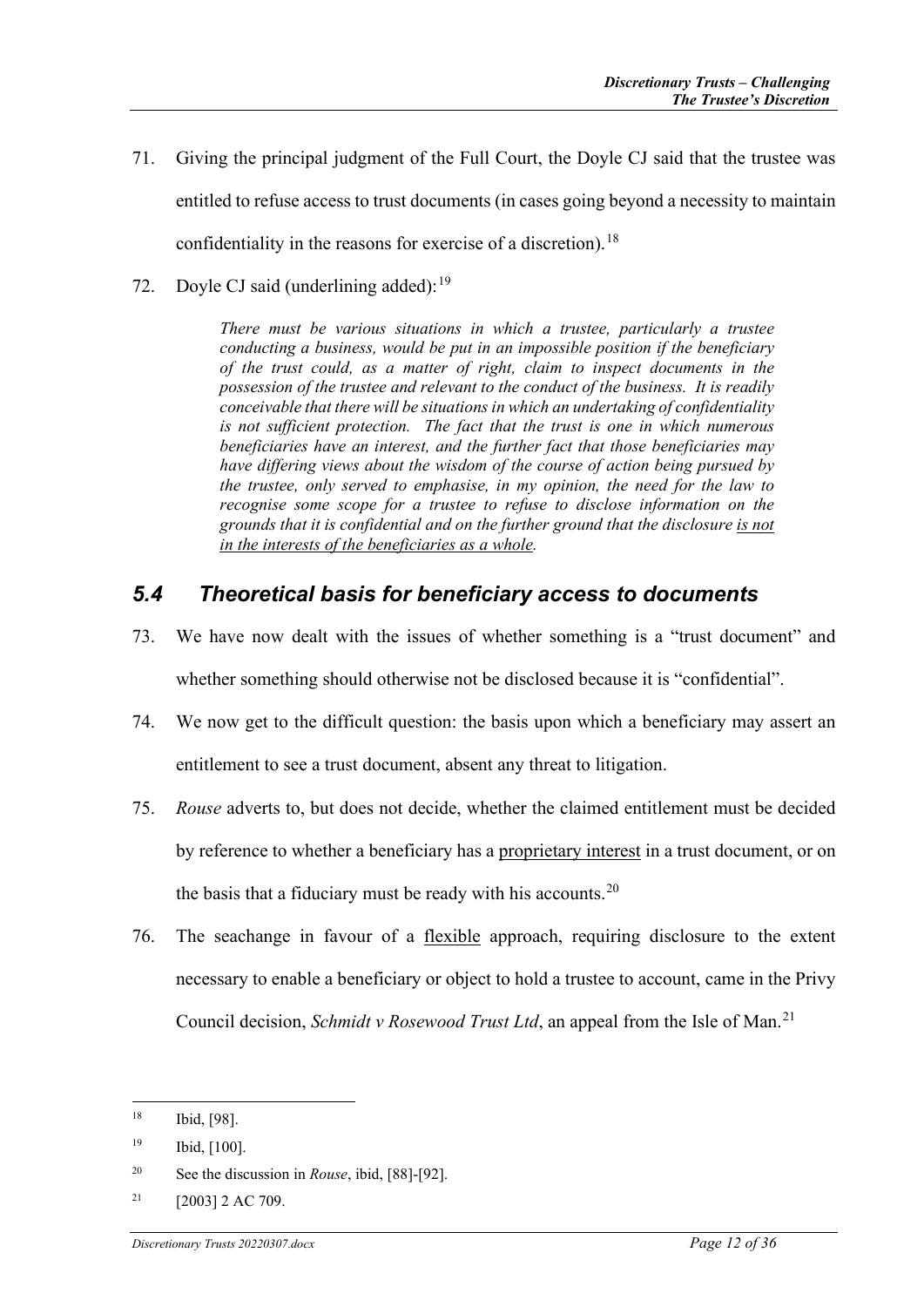*Their Lordships have already indicated their view that a beneficiary's right to seek disclosure of trust documents, although sometimes not inappropriately described as a proprietary right, is best approached as one aspect of the court's inherent jurisdiction to supervise, and where appropriate intervene in, the administration of trusts. There is therefore in their Lordships' view no reason to draw any bright dividing line either between transmissible and non-transmissible (that is, discretionary) interests, or between the rights of an object of a discretionary trust and those of the object of a mere power (of a fiduciary character). …*

*… [No] beneficiary (and least of all a discretionary object) has any entitlement as of right to disclosure of anything which can plausibly be described as a trust document. Especially when there are issues as to personal or commercial confidentiality, the court may have to balance the competing interests of different beneficiaries, the trustees themselves, and third parties. Disclosure may have to be limited and safeguards may have to be put in place. Evaluation of the claims of a beneficiary (and especially of a discretionary object) may be an important part of the balancing exercise which the court has to perform on the materials placed before it. In many cases the court may no difficulty in concluding that an applicant with no more than a theoretical possibility of benefit ought not to be granted any relief.*

- 77. A decision of the Privy Council does not bind an Australian court, at least where given on appeal from a different country. But a decision of this ultimate appellate court can be persuasive.[22](#page-12-0)
- 78. There has been a recent case sticking with a proprietary approach in Australia: *Chan v Valmorbida Custodians Pty Ltd*. [23](#page-12-1) But the authorities are split on the point.
- 79. Pragmatically, there is much to commend the decision of Colvin J in *Thomson v Colonial First State Investments Ltd (No. 2).* [24](#page-12-2) After noting the difference in views between the proprietary theory and the more flexible approach, the court pointed out that "the supervisory jurisdiction extends to being able to compel a trustee to provide information".

<span id="page-12-0"></span><sup>&</sup>lt;sup>22</sup> A decision of the Privy Council, given on Australian law before termination of appeals to that body, can be highly persuasive, if not in conflict with a decision of the High Court of Australia: *Viro v The Queen* (1978) 141 CLR 88. This decision is not in that category, given after termination of appeals.

Thus, we do not have to resolve a conflict in the authorities on a subsidiary point: On one view, unless the High Court of Australia has also spoken, such a decision of the Privy Council binds the Supreme Court of Queensland: *Sun North Investments v Dale* [2014] 1 QdR 369, [113] & fn 49. Opposite views have been expressed by individual judges interstate: *Hawkins v Clayton* (1986) 5 NSWLR 109, 136-137 (McHugh JA) & *R v Judge Bland; Ex parte Director of Public Prosecutions* [1987] VR 225, 231-232.

<span id="page-12-1"></span><sup>&</sup>lt;sup>23</sup> [2020] VSC 590, [71].

<span id="page-12-2"></span> $^{24}$  (2021) 153 ACSR 663, [62]-[65].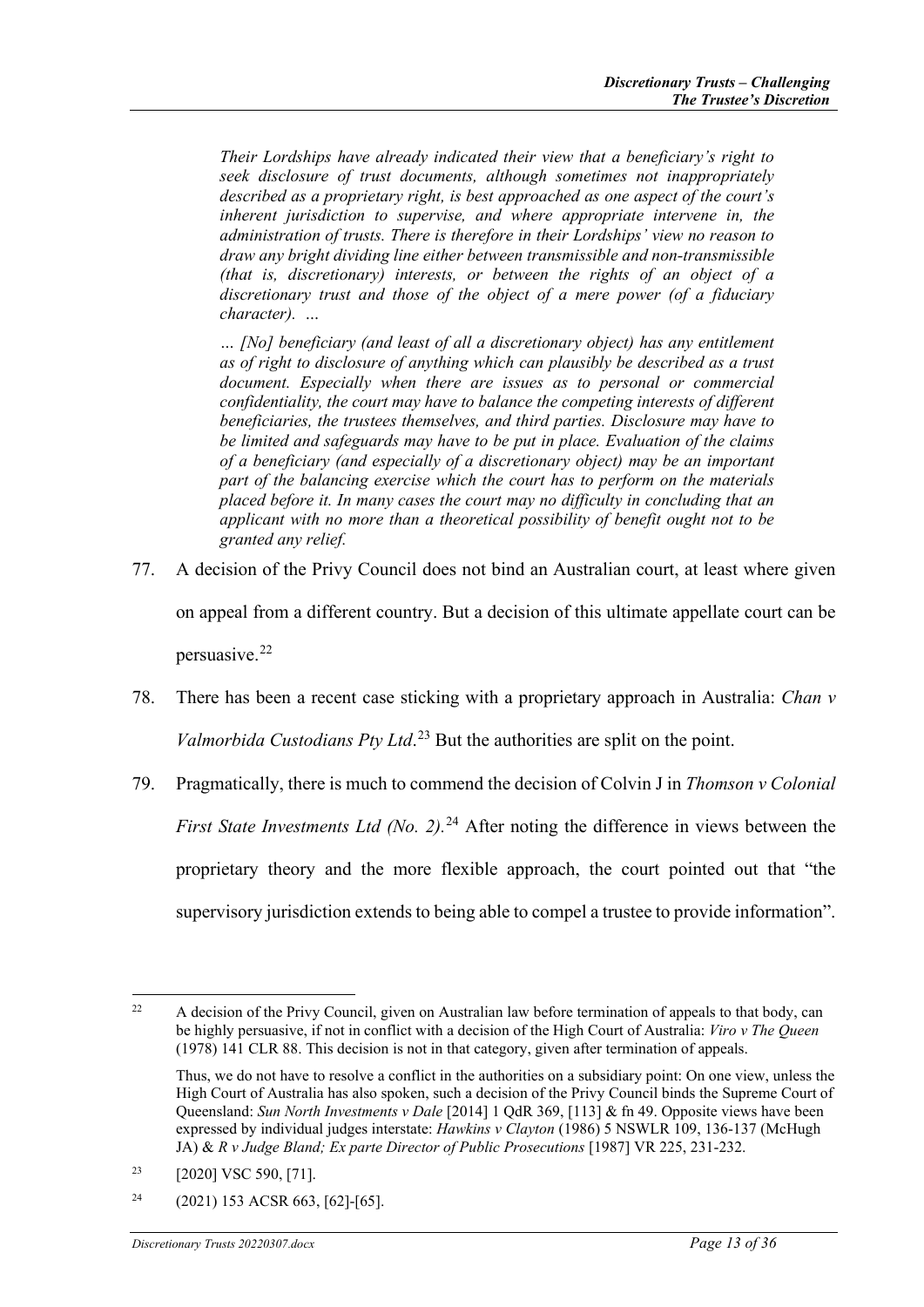Thus, it might be that parties with a proprietary interest have a right to access documents, and parties with a lesser interest will need to persuade the court "that it is necessary or appropriate to do so in the exercise of its supervisory jurisdiction".

- 80. I think we will eventually go down the more flexible course. And I think we will follow the New Zealand Supreme Court.
- 81. We are seeing citations in Australia of the New Zealand Supreme Court decision, *Erceg*. [25](#page-13-0)
- 82. *Erceg* involves a multi-factorial approach, which I consider gives effect to *Schmidt v Rosewood Trust Ltd*. The New Zealand Supreme Court draws together the various threads in the cases. The matters that need to be evaluated in relation to an application for the disclosure of trust documents include the following: $^{26}$  $^{26}$  $^{26}$ 
	- (a) What documents are sought? If a number of documents are sought, decisions may need to be made about each document or class of documents. This is because different considerations might apply to the basic documents such as a trust deed, and "more remote documents" such as a memorandum of wishes.
	- (b) The context of the request, and the objective of the beneficiary in making the request. A case for disclosure will be more compelling if it is otherwise not possible to monitor the trustee's compliance with the trust deed. It might also be relevant that disclosure has been made to other beneficiaries, though that is unlikely to be a decisive factor against disclosure, so long as there is no improper motive on the part of the applicant beneficiary.
	- (c) Nature of interest of beneficiary seeking access. The "degree of proximity" of the beneficiary to the trust, or the likelihood of the beneficiary (or others in the same class as that beneficiary) benefitting from the trust is a relevant factor.

<span id="page-13-0"></span><sup>25</sup> [2017] 1 NZLR 320.

<span id="page-13-1"></span><sup>26</sup> *Ibid*, [56].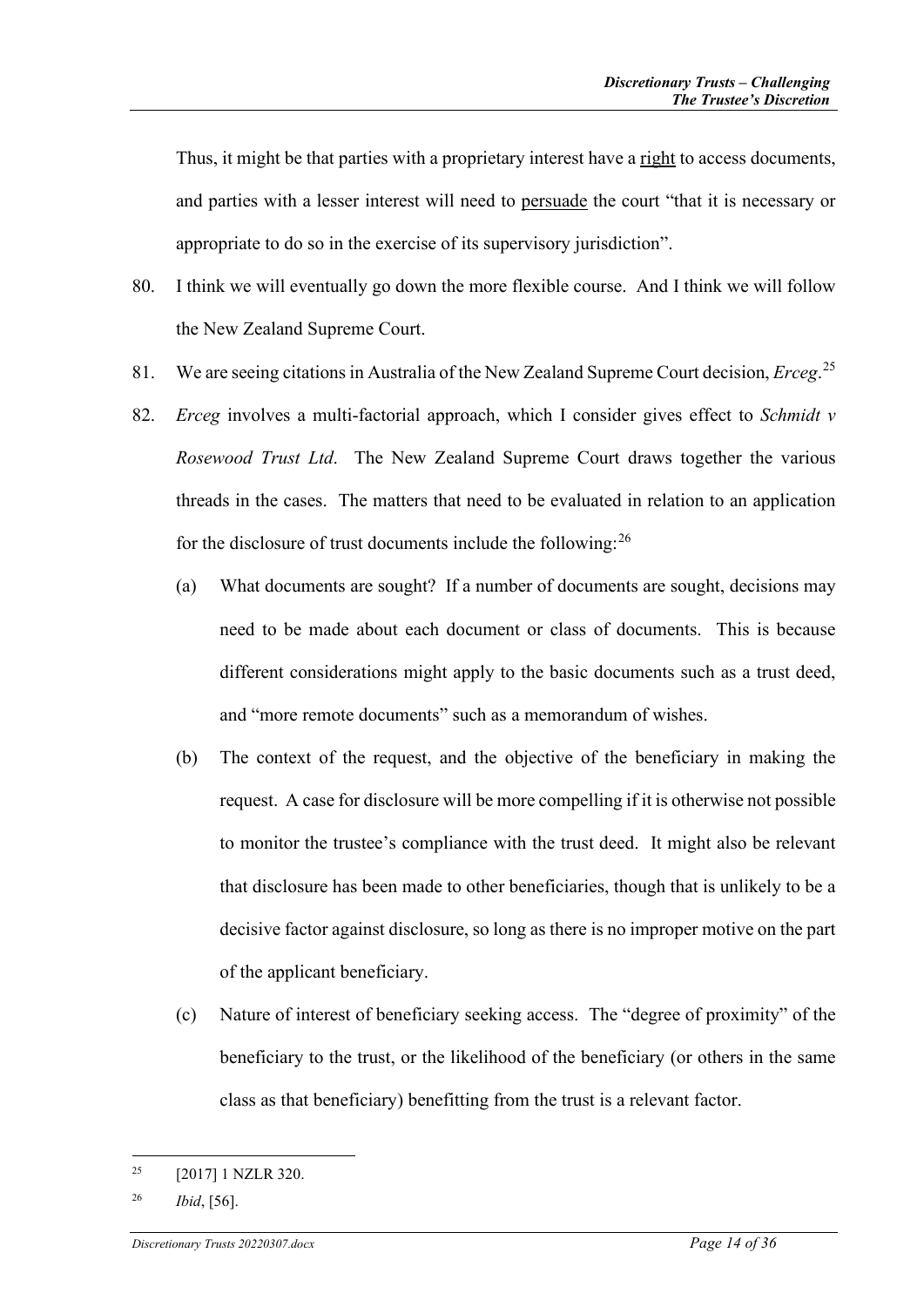- (d) Any issues of personal or commercial confidentiality? The court will take account of the need to protect such matters. It will also look for any indications in the trust deed relevant to the need for confidentiality for such matters.
- (e) Any practical difficulty in providing the information. The court will look at any difficulty or expense that may be caused in doing so.
- (f) Whether the documents sought will disclose trustee's reasons for decisions made by them. The New Zealand Supreme Court follows earlier authority, but in a qualified way, in saying that it would "not normally be appropriate to require disclosure of the trustee's reasons for particular decisions.
- (g) Likely impact on trustee and other beneficiaries if disclosure made. In particular, the focus is on whether there would be an adverse impact on the beneficiaries as a whole. A balancing exercise is involved. The New Zealand Supreme Court was prepared to take into account the possibility of disclosure making family relationships more difficult, if it was a family trust, including the relationship between trustees and beneficiaries if that would be to the detriment of beneficiaries as a whole. However non-disclosure is recognised as possibly having a similar effect.
- (h) Likely impact on settlor and third parties.
- (i) Whether disclosure can be made while still protecting confidentiality. Here we are talking about possible redactions. Also see the next point.
- (j) Imposing safeguards? Things the New Zealand Supreme Court was prepared to consider included undertakings and a provision for inspection of documents only by professional advisers.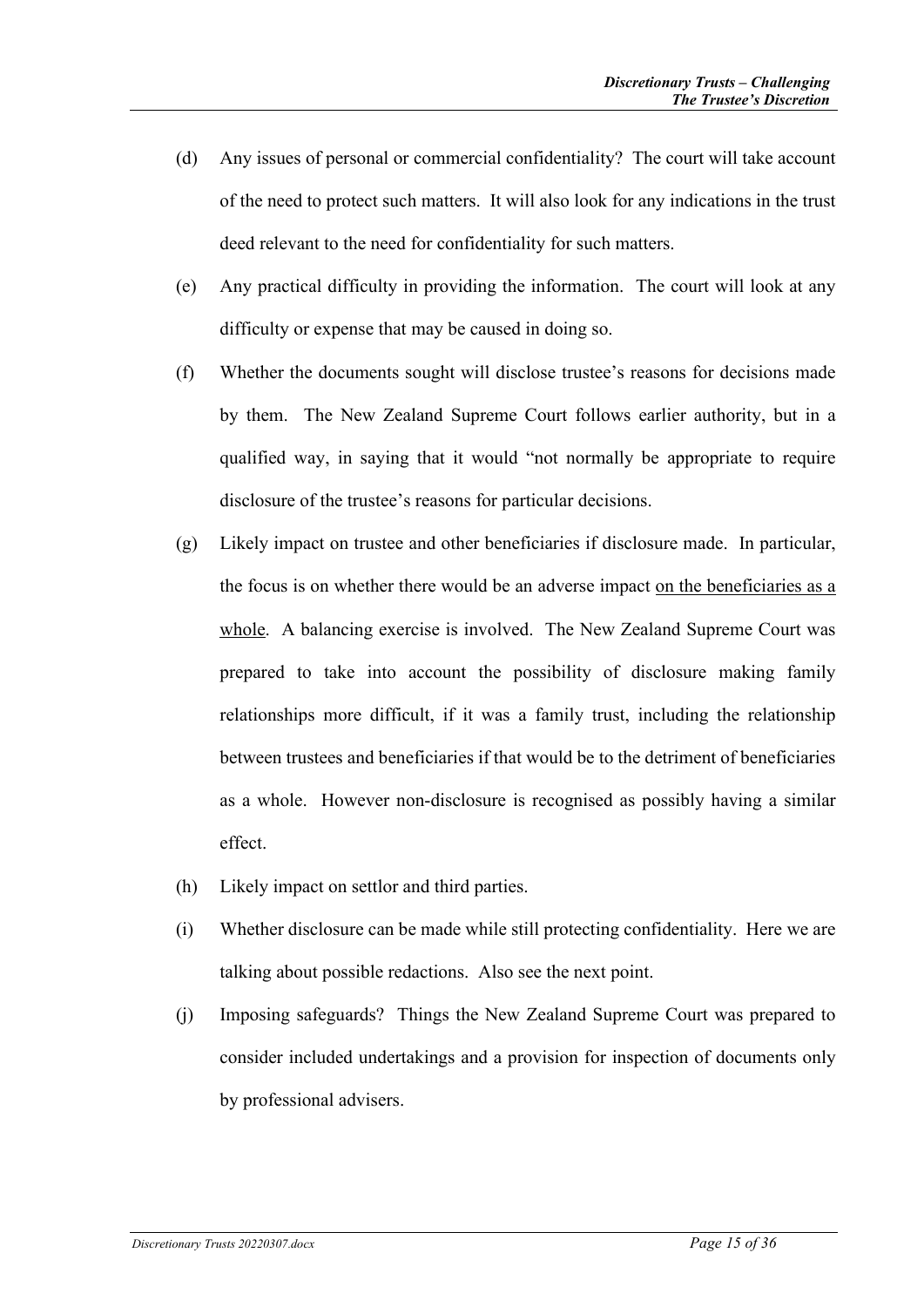#### <span id="page-15-0"></span>**5.4.1 Claims of privilege**

- 83. Overlaying the debate about entitlement to trust information and trust documents would be any claim for legal professional privilege on the part of the trustees, as against the beneficiaries.
- 84. A recent New Zealand Supreme Court authority, *Lambie Trust Ltd v Addleman*, follows what I considered to be orthodox lines, according to the literature, but is significant as being the first ultimate appellate court decision on issues of joint privilege between beneficiaries and trustees, at least in the context of now heated litigation.<sup>[27](#page-15-1)</sup>
- 85. It upholds the idea that advice for which the trustees have sought indemnity from the trust fund will generally be the subject of a joint privilege, shared between the trustee and the beneficiaries. Thus, the trustee cannot claim privilege as against the object or beneficiary.[28](#page-15-2)
- 86. Unfortunately, it is not as simple as that. Trustees may be in litigation against a beneficiary, and may be properly defending their actions using the resources of the trust to do so. In that case, the trustees will be entitled to assert legal professional privilege, as against the litigious beneficiary.<sup>[29](#page-15-3)</sup>
- 87. The New Zealand Supreme Court said that, with one exception involving an unusual fact pattern, a beneficiary would not have a joint interest in trustee-commissioned legal advice received after litigation had been commenced ("or perhaps when it was very imminent"). The Court did say that there was little help in the case law "as to the persistence of the joint interest in the period between contemplation and commencement of litigation".<sup>[30](#page-15-4)</sup>

<span id="page-15-1"></span><sup>27</sup> [2021] 1 NZLR 307.

<span id="page-15-2"></span><sup>&</sup>lt;sup>28</sup> This accords with the leading text, Passmore, *Privilege*, (4<sup>th</sup> Edition), paragraph 6-022.

<span id="page-15-3"></span><sup>29</sup> [2021] 1 NZLR 307, and see also *Dawson-Damer v Taylor Wessing* [2020] Ch 746. I have simplified the analysis, as this article is not about access to trust information as such, but rather this article means to signpost areas of potential dispute in gaining access to trust documents and information.

<span id="page-15-4"></span><sup>30</sup> [2021] 1 NZLR 307, [91].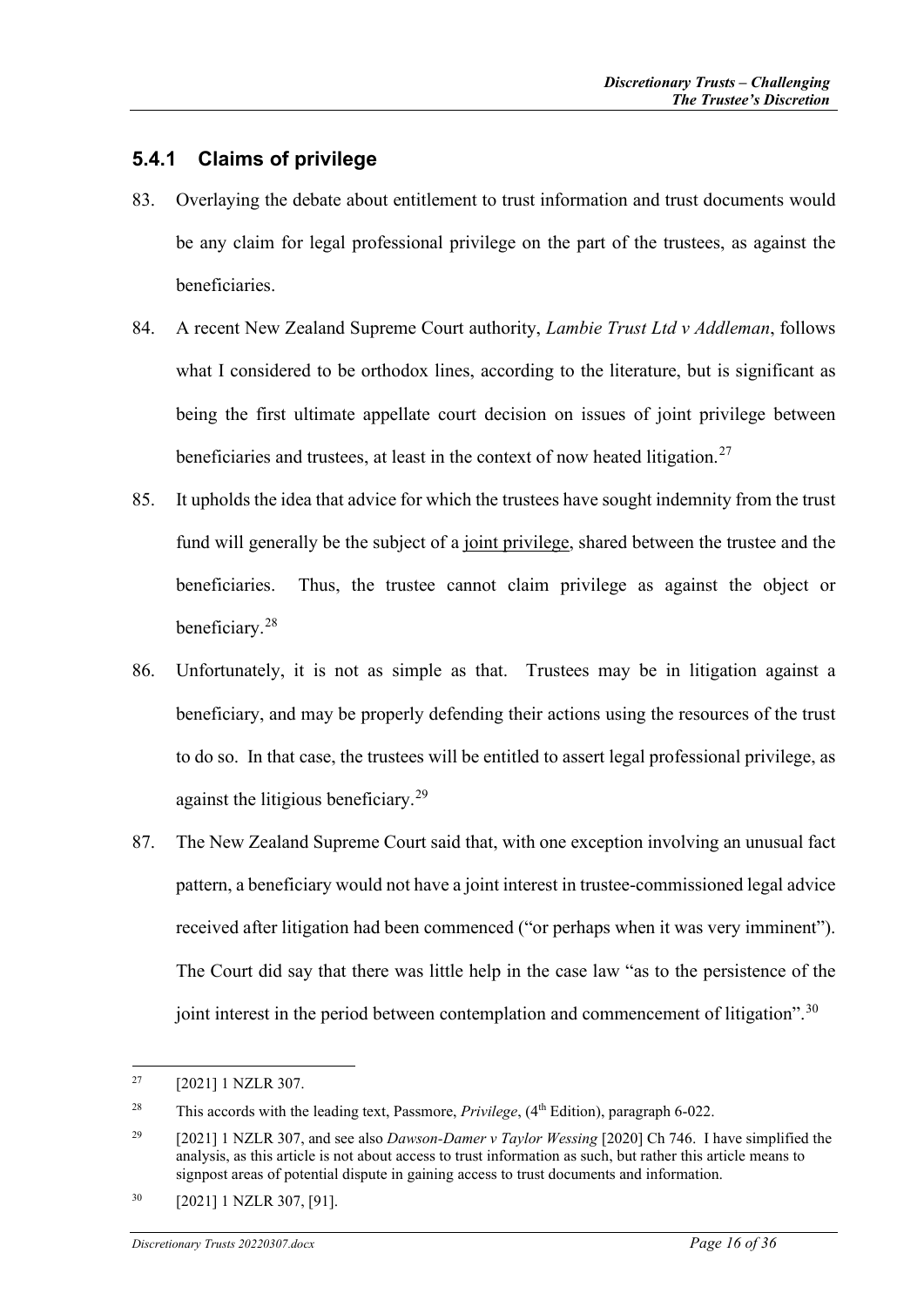- 88. I understand that although the New Zealand Supreme Court invited submissions about a particular period relevant to the facts of that case, and that the trustees filed such submissions, no decision from the court has been received about that controversial period, and any advices that might have been received during that period. We await developments.
- 89. In summary, where litigation is against a third party (not a beneficiary requesting information or documents), a beneficiary may be denied access, where the requesting beneficiary may use the documents to prejudice the trustee in its conduct of the litigation, or prejudice other beneficiaries.<sup>[31](#page-16-0)</sup>
- 90. Where the litigation is against the requesting beneficiary, the beneficiary is not entitled to advice sought by the trustee about the substance of a dispute with the trustee.<sup>[32](#page-16-1)</sup>
- 91. A final point remains unresolved. This is the case where a trustee (or prospective trustee) pays for legal advice itself. It might want to know, privately, what its responsibilities or downsides are, personally, of doing something. I gather there is a view that such advice, though privileged, might be accessed by a beneficiary, as subject to joint privilege with the beneficiaries. For myself, I should think that would be a hard result, and contrary to the point of the privilege – to enable a person to obtain frank advice from a lawyer about one's own position. Nevertheless, the question was distinctly raised (though not answered) in *Lambie Trust Ltd v Addleman*, in the reasons of the New Zealand Supreme Court.

<span id="page-16-0"></span><sup>31</sup> *Webster v Murray Goulburn Co-op* [2018] FCA 990.

<span id="page-16-1"></span><sup>32</sup> Passmore, *Privilege* (4th Edition), paragraph 6-022.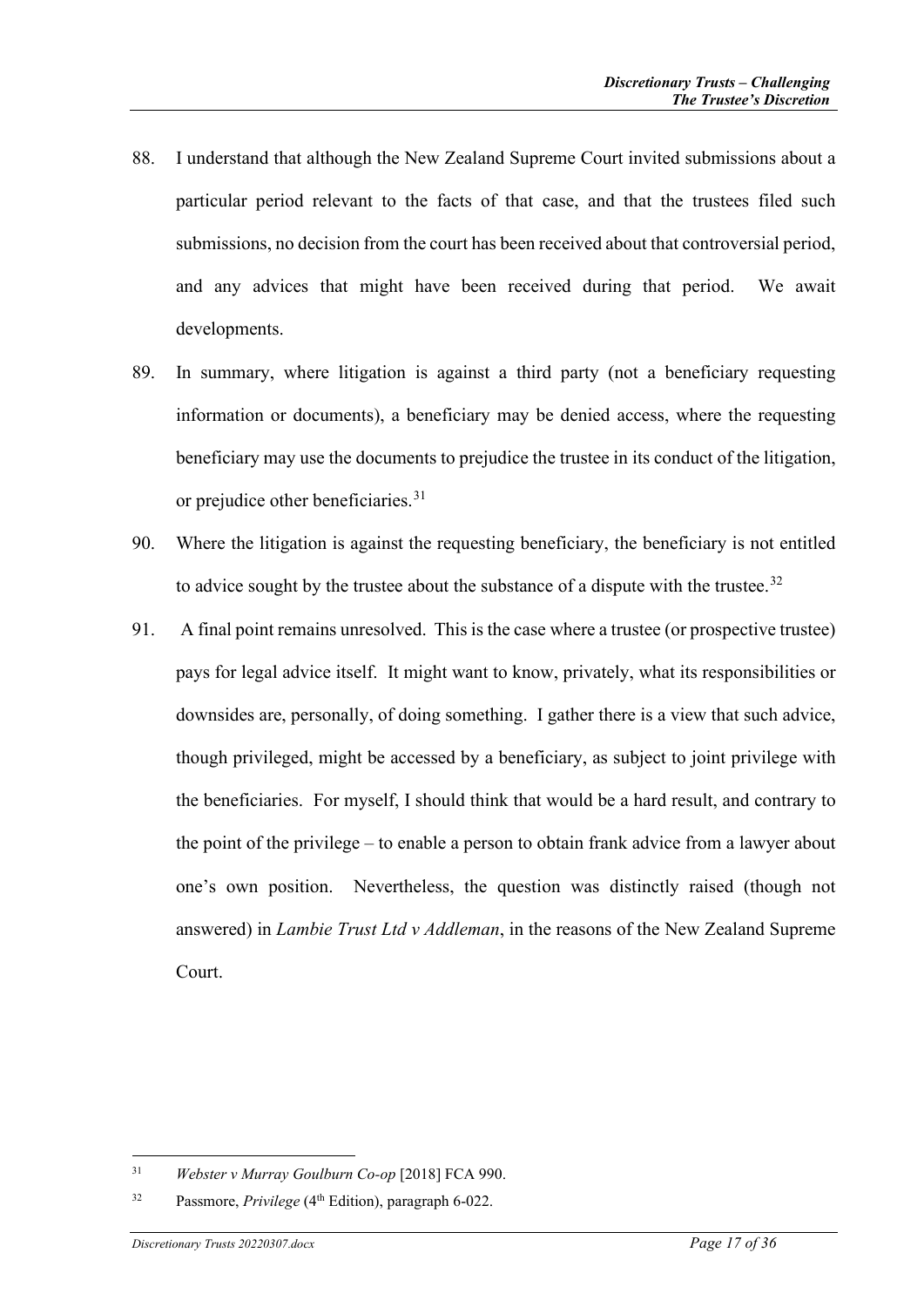# <span id="page-17-0"></span>**6 Disappointment with Investments**

- 92. The power to invest is administrative, not donative. But many administrative powers are important, too.
- 93. While the Direct Property has done fantastically well, recall that the Dud Investment was unsuccessful.

## <span id="page-17-1"></span>*6.1 Abel gets accounts*

- 94. As a default beneficiary attempting to investigate, for the first time, his rights and entitlements under the trust, Abel will have access to the accounts. And the accounts must be disclosed to him without time limit, in principle.<sup>[33](#page-17-3)</sup>
- 95. Abel will have access to the trust deed, to know the extent and nature of his entitlement.
- 96. On perusing the accounts, Abel will doubtless understand that the trustees invested half the initial fund in Dud Properties Pty Ltd, a proprietary company whose connection with the family will be obvious from search.
- 97. The accounts may reveal the losses; or his investigations (including a request to the trustee to provide the accounts of Dud Properties Pty Ltd) $34$  may show the losses.

## <span id="page-17-2"></span>*6.2 Standard*

98. In the mid to late 1990s, the Australian States followed New Zealand law reform, and introduced template laws modernising the rules about trust investment.<sup>35</sup> The laws were

<span id="page-17-3"></span><sup>33</sup> Compare *Addleman v Lambie Trustee Ltd* [2019] NZCA 480, [23]. Note in South Australia that there are specific regulations dealing with record keeping, which at least provide some finality after termination of the trust. In accordance with the *Trustee Regulations 2011* (SA), section 5(3), the records referred to in the Regulation "must be retained by the trustee ... for at least five years after the termination of the trust". Recall that South Australia has abolished the rule against perpetuities. It is possible that records of a trustee will need to be maintained forever, but that may well be the position under the general law anyway, subject only to discretionary defences such as laches.

<span id="page-17-4"></span><sup>34</sup> This was the course taken in *Addleman v Lambie Trustee Ltd* [2017] NZHC 2054, [23].

<span id="page-17-5"></span><sup>35</sup> Ford & Lee, *Law of Trusts*, paragraph 10.1000. The New Zealand reforms of 1988 have themselves been overtaken by section 30 of the *Trusts Act 2019 (NZ).*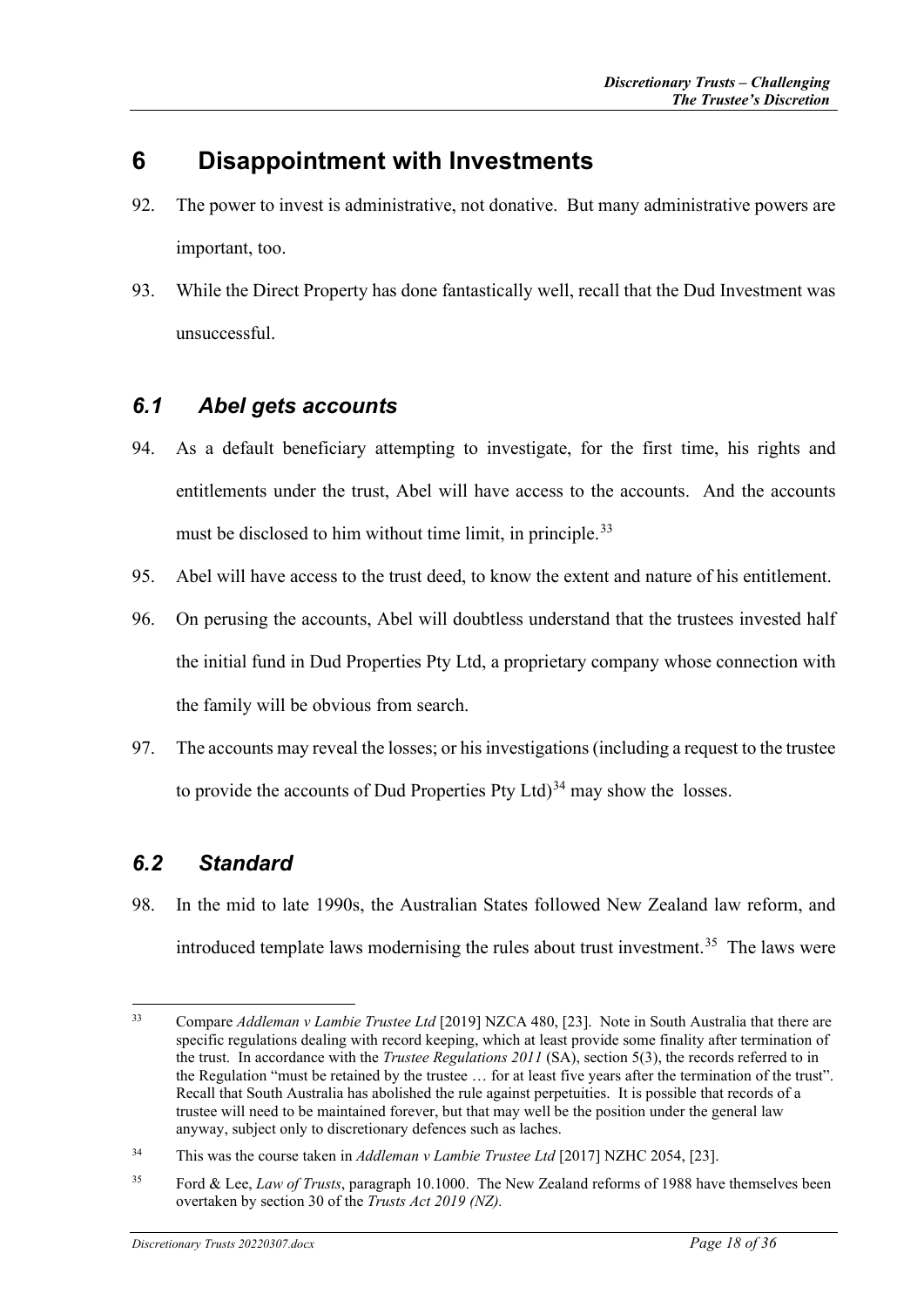changed in each State over a period of time, and it is necessary to study the legislative history carefully in the State with which the trust has connection. For example, Western Australia changes its laws in the 1997, but Queensland only passed the same pattern legislation by the *Trusts (Investments) Amendment Act 1999* but commencing 3 February 2000.[36](#page-18-0)

- 99. For ease of reference, I will refer to the present trust investment law as the *post-1999 Qld law*. And for ease of analysis, we will assume that the post-1999 Qld Law applies.
- 100. Nevertheless, I must mention for comparison the state of the law immediately prior, since the new law assumes that the older standard applies to some extent.
- 101. Under section 21 of the *Trusts Act 1973 (Qd)*, the law has been modified so that a trustee may (unless expressly forbidden by the instrument creating the trust) invest trust funds in any form of investment. The trustee can vary or realise an investment, and re-invest an amount resulting from the realisation in any form of investment. The prior rule confined the trustee in the sorts of investments that could be made, but there was a statutory power to invest in certain authorised securities. That concept is no longer retained.
- 102. Despite this apparent freedom under section 21, the trustee is nevertheless subject to duties in exercising a power of investment in accordance with section 22. A non-professional trustee (which we will assume for the purposes of this exercise is applicable to the facts discussed today), is held to this standard – the trustee must:

*Exercise the care, diligence and skill a prudent person of business would exercise in managing the affairs of other persons.* 

103. Section 22 also refers the trustee back to the trust deed, requiring the trustee to comply with a provision of the instrument creating the trust, if there is a provision requiring consent or approval, or compliance with a direction, for trust investments.

<span id="page-18-0"></span><sup>36</sup> *Act No. 69 of 1999* was commenced by proclamation reference 2000 SL No. 16.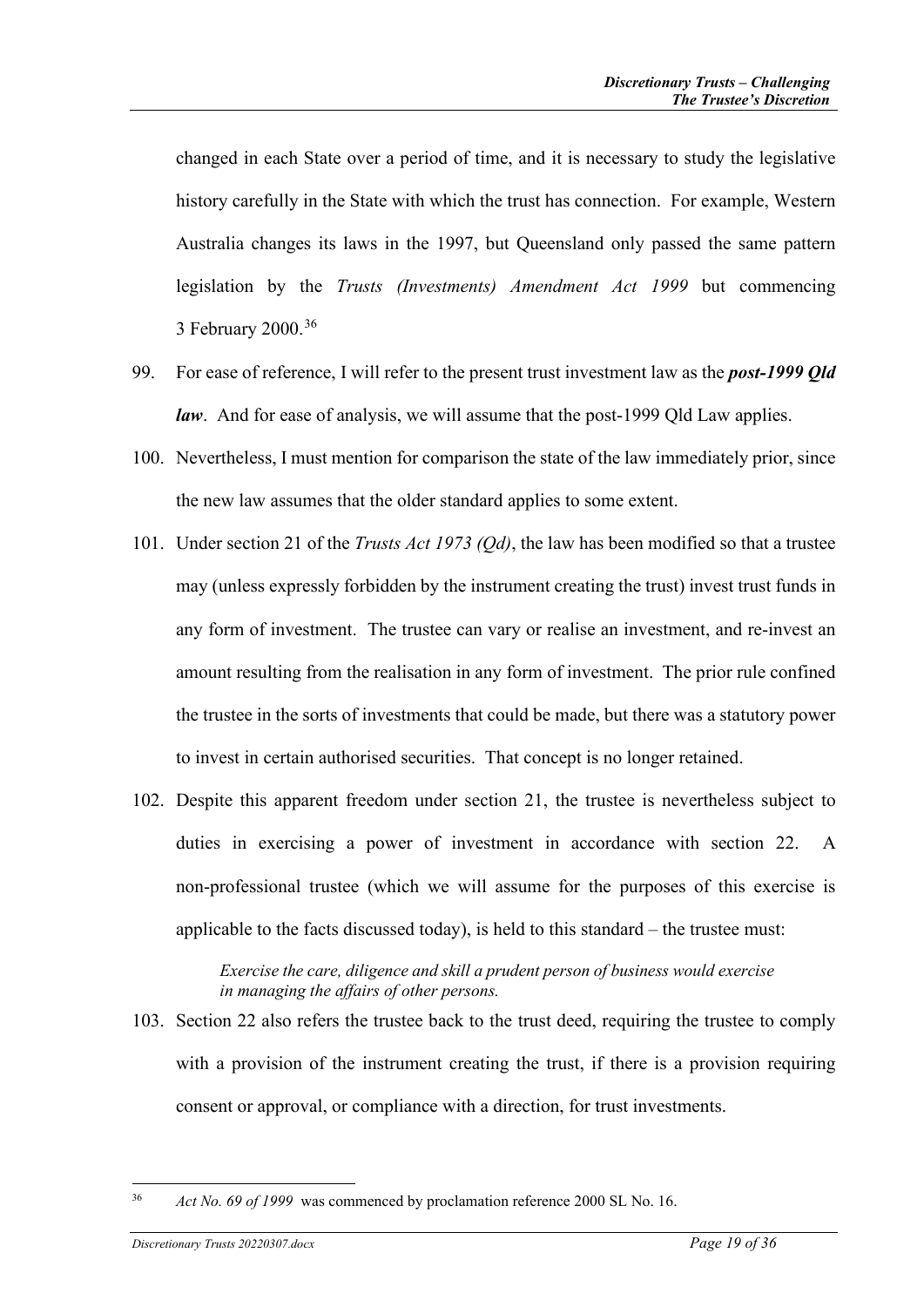- 104. Finally, under section 22(3), the trustee must at least once in each year review the performance, individually and as a whole, of trust investments.
- 105. Under the general law, before the law reform that commenced in 2000, Abel was not obliged to give credit to the trustees for success, and could attack their failures without set-off.<sup>[37](#page-19-0)</sup>
- 106. Now, on a discretionary basis, the court may allow set-off. The matters to which the court has regard under section 30C appear to be listed by section 30B:
	- (a) the nature and purpose of the trust;
	- (b) whether the trustee had regard to the matters set out in section 24 (see below) so far as appropriate to the circumstances of the trust;
	- (c) whether the trust investments had been made under an investment strategy sections 23 and 24 contemplate the trustee recovering reasonable costs of obtaining advice – noting that such strategy must have been formulated in accordance with the duty of a trustee under this Part of the *Trusts Act*;
	- (d) the extent the trustee acted on the independent and impartial advice of a person competent (or apparently competent) to give advice.
- 107. Reference is made above to having regard to matters set out in section 24 of the Act:
	- (a) the purposes of the trust and the needs and circumstances of the beneficiaries;
	- (b) the desirability of diversifying trust investments;
	- (c) the nature of and risk associated with existing trust investments and other trust properties;
	- (d) the need to maintain the real value of the capital or income of the trust;
	- (e) the risk of capital or income loss or depreciation;

<span id="page-19-0"></span><sup>37</sup> Ford & Lee, *Law of Trusts*, paragraph 10.18120.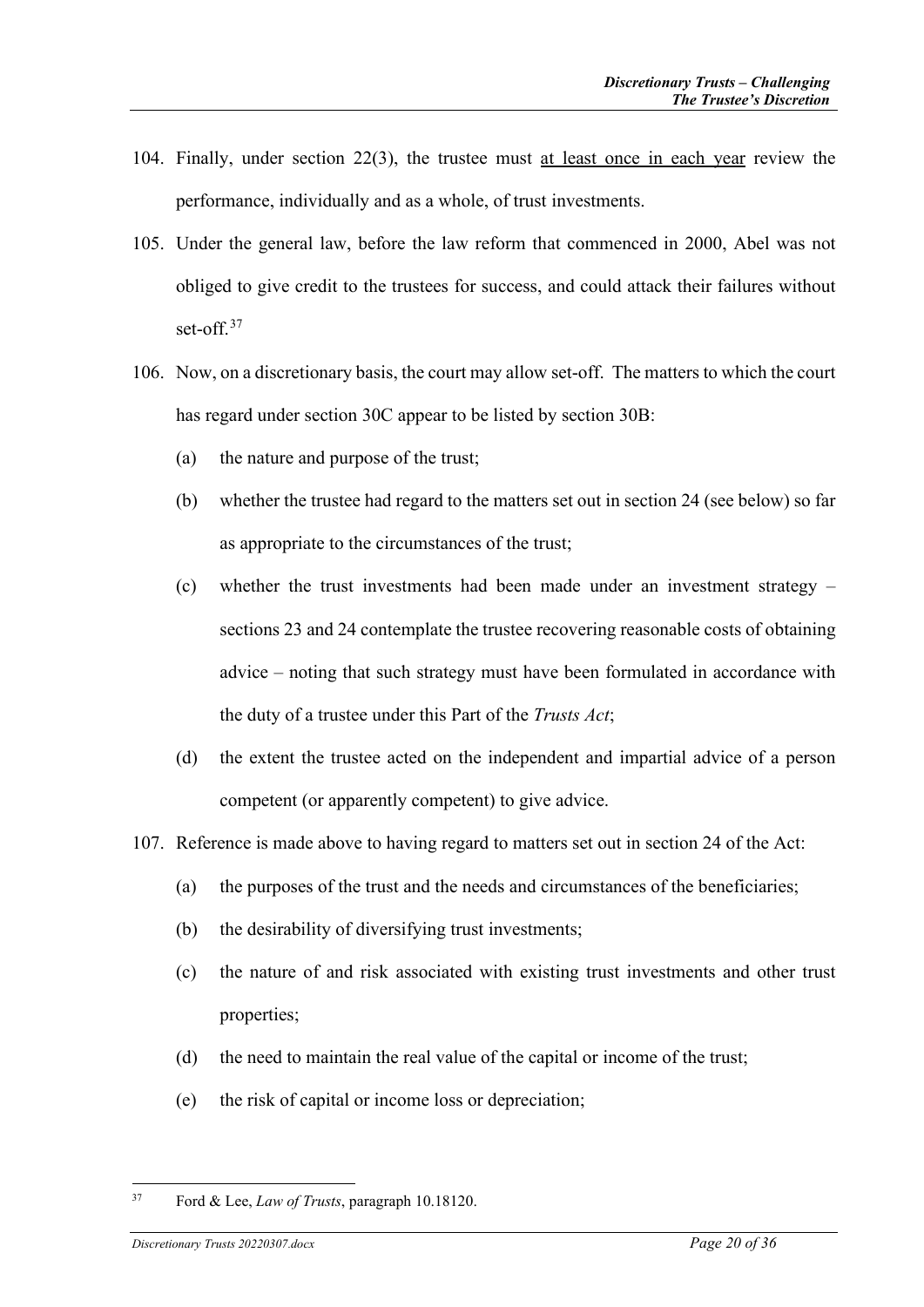- (f) the potential for capital appreciation;
- (g) the likely income return and the timing of income return;
- (h) the length of the term of the proposed investment;
- (i) the probable duration of the trust;
- (j) the liquidity and marketability of the proposed investment during, and at the end of, the term of the proposed investment;
- $(k)$  the total value of the trust estate;
- (l) the effect of the proposed investment for the tax liability of the trust;
- (m) the likelihood of inflation affecting the value of the proposed investment or other trust property;
- (n) the cost (including commissions, fees, charges and duties payable) of making the proposed investment;
- (o) the results of a review of existing trust investments. (Note again the obligation under section 22(3) upon the trustee, at least once in each year, to review the performance, individually and as a whole, of trust investments.)

### <span id="page-20-0"></span>*6.3 Review of the investment decision – Dud Investment*

- 108. The halving of the value of the Dud Investment can be attacked with ease, but defended only meticulously and at expense.
- 109. A basic issue here was lack of diversification, contrary to section 24(1)(b). Property development might also be said to involve high risk, with consequent risk of loss of capital and thus loss of ongoing income: section 24(1)(e).
- 110. Thus, making such an investment, and retaining it, requires a balancing act between risk and return overall. Half the fund went into an illiquid, high-risk investment run by the brother-in-law. Worse, the trustees admit they ought to have better supervised the Dud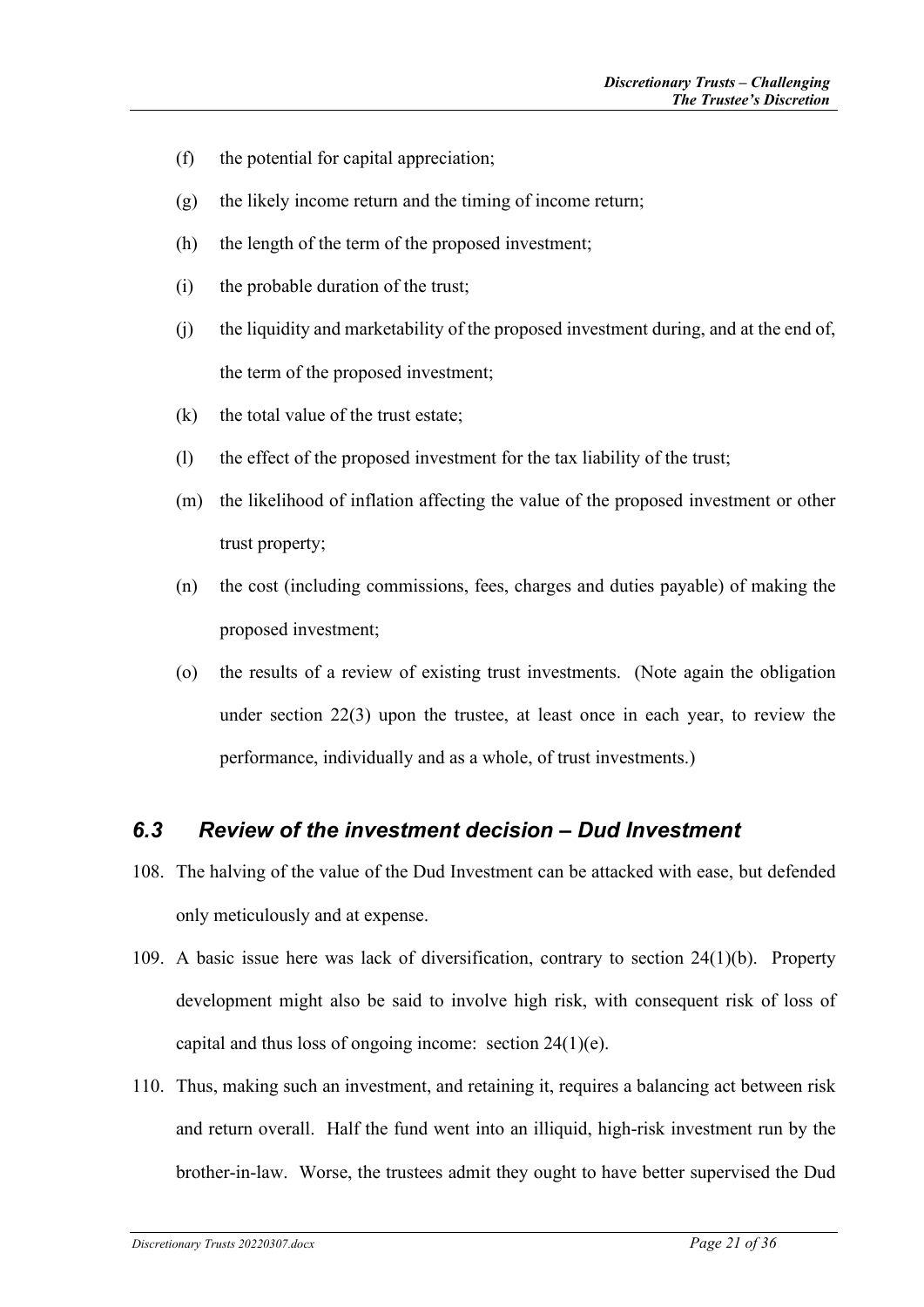Investment. After all, the property development they made directly themselves, prospered, and they are in danger of being held to a higher standard as experienced investors. (Section 22(1)(a) imposes a higher standard on trustees whose profession, business or employment is, or includes, "acting as a trustee or investing money for other persons".)

111. Under the general law, the trustee is obliged to supervise the investment, if made through a company. This is so at least where there is capacity to control the company. As is explained in Gallagher, *Equity and Trusts in Hong Kong*: [38](#page-21-0)

> *… if a trust has a large investment in shares of a company, the share ownership usually comes with consequent right to vote and control the company's actions. As it is generally accepted that the starting point for trustees in their duties to the trust is to safeguard the trust and ensure its investments is protected, this is interpreted as a duty to monitor any underlying corporate structure. However, many family trusts are settled with shares in underlying family companies, and the settlors often wish to retain their control over the actions of the underlying company free from interference from the trustees …*

- 112. This follows from the leading English case, *Bartlett v Barclays Trust Co (No. 1)*. [39](#page-21-1)
- 113. Some trust deeds attempt to overcome the onerous duties of a trustee, to supervise investments made through a company such as Dud Properties Pty Ltd, by a so-called "anti-Bartlett" clause. Such a clause was upheld by the Hong Court of Final Appeal in 2019.[40](#page-21-2) While that decision will be highly persuasive, it is untested in Australia.
- 114. The remedy which was sought in that case was to have the trustees reconstitute the fund. In the present case, such a liability would be ruinous for the non-professional trustees of the Wolfram Trust.
- 115. It would be said against the trustees that they ought not to have made the investment, and (in any case) ought to have supervised it more carefully.

<span id="page-21-0"></span> $38$  2<sup>nd</sup> Edition, Sweet & Maxwell, paragraph 17.12.2.

<span id="page-21-1"></span><sup>&</sup>lt;sup>39</sup> [1980] Ch 515.

<span id="page-21-2"></span><sup>40</sup> *Zhang Hong Li v DBS Bank (Hong Kong) Ltd* [2019] HKCFA 45.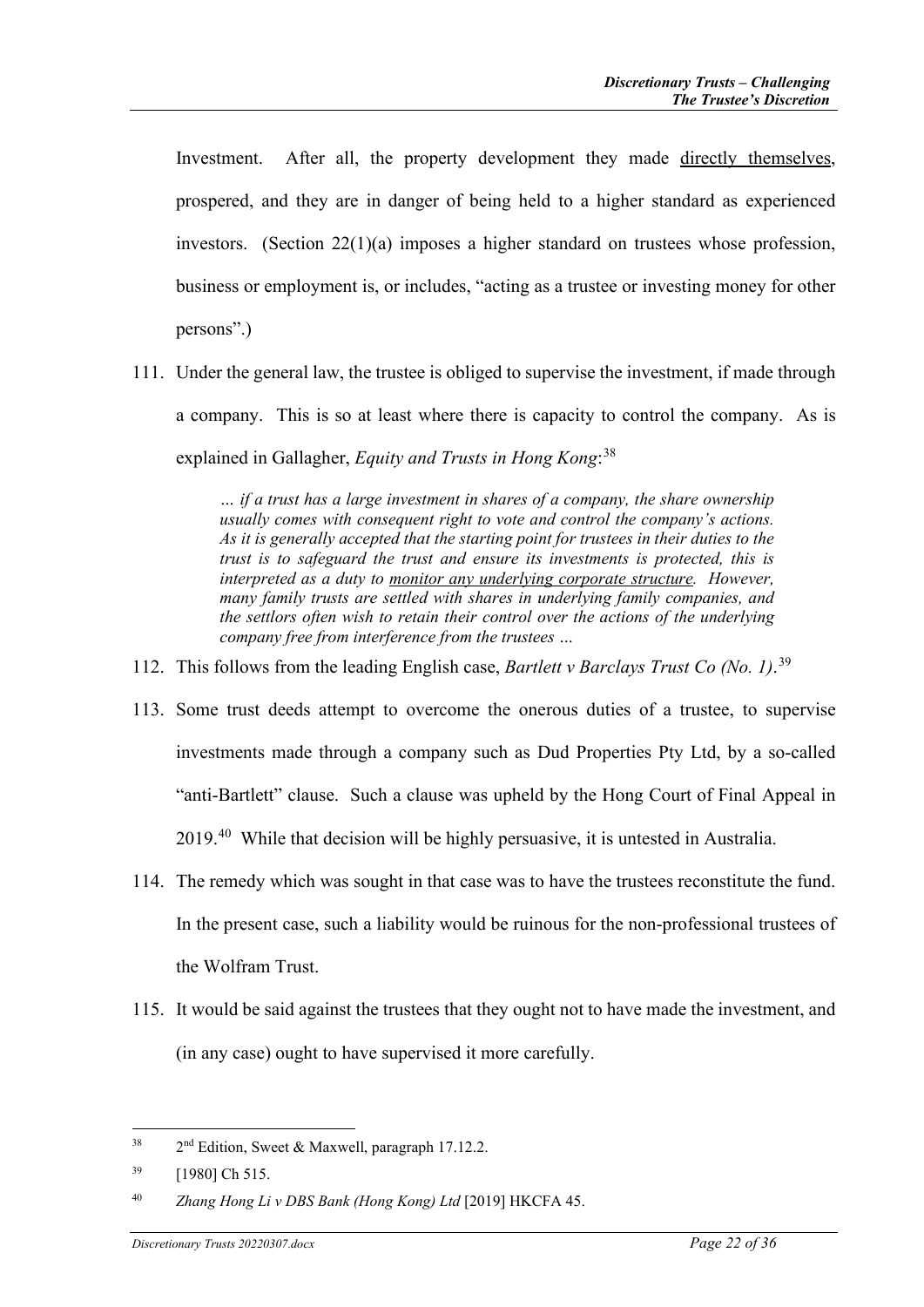- 116. Nowadays, an efficient way of seeking remedy in Queensland is by application under section 8 of the *Trusts Act 1973*. The analogue was section 94 of the *Trustees Act 1962 (WA)*, but Queensland has gone a step further in allowing the exercise of non-statutory powers also to be reviewed by this simplified means.
- 117. In other States, longer form proceedings would be commenced instead.
- 118. In short, the proceedings would call into question, and seek remedy for, the unsuccessful investment in the Dud Investment.

## <span id="page-22-0"></span>**7 Reviewing Exclusion as Beneficiary**

- 119. A discretionary trust contains powers to appoint income, capital, or both. Often Australian trust deeds contain provisions stating which beneficiaries (and in which order of priority) will take in default of a valid appointment of the income, the capital, or both.
- 120. In the present scenario, the trustees are the parents of Abel and Cain. The parents are now old and frail.
- 121. They have been concerned about Abel's request for information. They have now been served with legal process calling into question the investment decisions (including supervision of the investments) to do with the Dud Investment.
- 122. They consult their lawyers and express the view that Abel should be removed as a beneficiary.
- 123. The lawyers point out the complications with stamp duty and direct taxes. They also point out that the question is timely, since Abel now lives overseas. In some of the States where the trust holds land, there are provisions penalising the trustees of a trust that owns land if a beneficiary is a foreigner. Abel falls within the definition of "foreigner" for these purposes.
- 124. At this stage, it seems that the advisers have overlooked removing Abel's children. (More of that below.)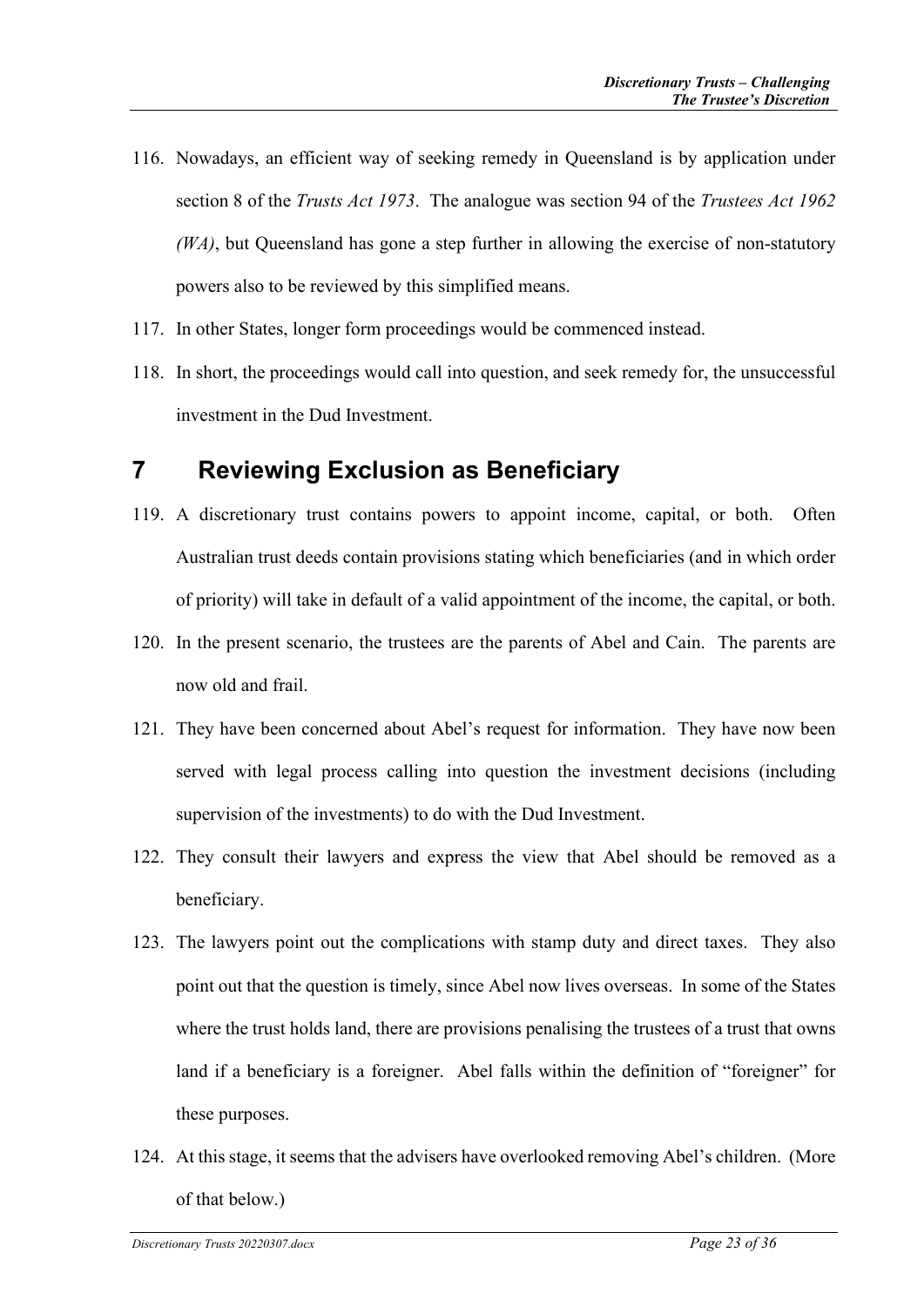125. Can the trustees exercise the following power to exclude Abel from any further benefit?<sup>[41](#page-23-1)</sup>

*The Trustee may at any time exclude a beneficiary from the class of beneficiaries hereunder and such person shall not thereafter form a member of the class of General Beneficiaries for the purpose of this Deed and no further sums whether of income or of capital shall be allocated set aside paid to or otherwise applied to or for the benefit of such persons provided however that any such notice shall not affect the beneficial entitlement to any amount set aside for such beneficiary or amount held in trust for such beneficiary.*

### <span id="page-23-0"></span>*7.1 Powers of exclusion*

- 126. The above power is not uncommon. It was useful where having someone as a beneficiary jeopardised the future of a trust, say in a tax haven. I have also seen such a clause used to cut off a sibling who had had her portion (from other sources), so as to simplify her life in the high-tax jurisdiction to which she had moved. Such powers have now come into their own given surcharges and levies based on a beneficiary being a foreigner.
- 127. In the present case, it is apparent that the trustees could have two reasons for acting to remove Abel, the foreigner.
- 128. The first reason concerns the substantial additional land tax levy payable each year in the State where some of the real property is located.
- 129. The second reason that they might think to act is to remove a beneficiary from future benefit in a case where his actions are causing disturbance to them, as trustees.
- 130. One would have thought that the latter reason is not a good reason to act. On the face of it, a beneficiary who is simply trying to hold trustees to account, by asking measured questions about the investments and trust documents, is doing no more than the beneficiary is entitled to do.
- 131. The kind of dispute does happen.

<span id="page-23-1"></span><sup>41</sup> This has been adapted from a clause in a model deed in Grbich, Munn & Reicher, *Modern Trusts and Taxation*, Butterworths, 1978, pages 294-295. The model clause was a self-exclusion clause, able to be used by the beneficiary. I have changed it to be a clause enabling the trustee to exclude.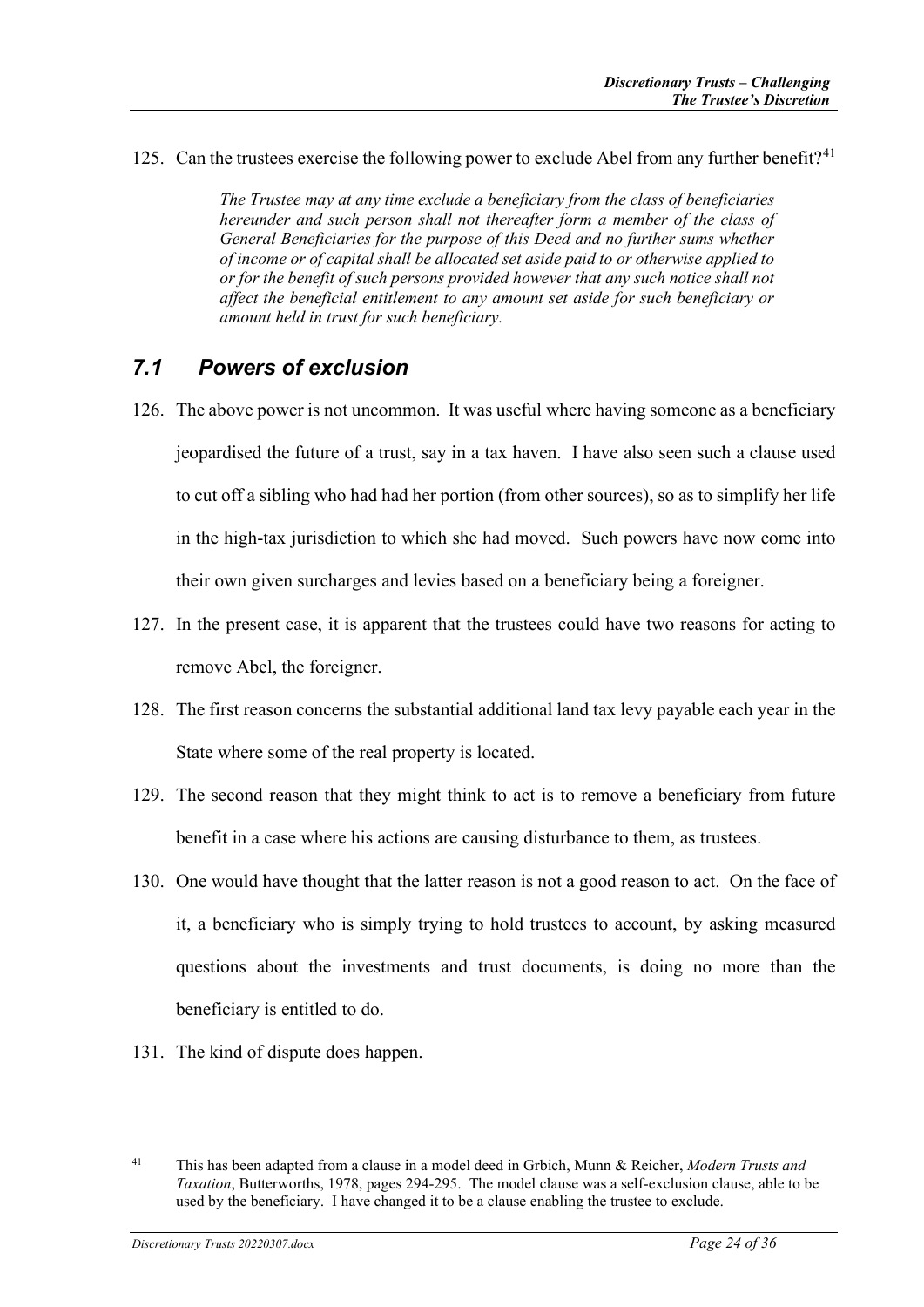- 132. In *Curwen v Vanbreck Pty Ltd*,<sup>[42](#page-24-1)</sup> the trust deed empowered the trustee, in its absolute and uncontrolled discretion, to exclude from the class of beneficiaries a person who would otherwise be a beneficiary.
- 133. A dispute arose among the family about the directorship of the trustee company. One of the brothers made a formal request to access trust documents.
- 134. Shortly afterward, and without giving a reason, the trustee exercised its power to exclude that person as well as his brother as beneficiaries. The first brother had not even been given access to the trust documents.

#### <span id="page-24-0"></span>**7.1.1 Principles for deciding these cases**

- 135. As with many cases about powers, the questions revolve around whether the disappointed beneficiary can show that the power (here a power of exclusion) had been exercised for some purpose other than a proper purpose. Often, this will come down to the construction of the trust deed as a whole, and to matters of inference that the court is invited to draw.
- 136. One valuable inference in most civil litigation is the inference that might be drawn by the failure to tender a document or call a witness, where that document or witness might be adverse to the defendant's case.<sup>[43](#page-24-2)</sup>
- 137. The reason why inference is so important here is that you may not get reasons from the trustee about why it exercised a power, and thus may be unable properly to commence litigation absent any other factual basis.
- 138. Recall that such reasons are regarded as private documents, and not trust documents, and thus probably will not be given to a beneficiary when disclosing "trust documents". Also, however, note that in the course of civil litigation, disclosure obligations may turn up such

<span id="page-24-1"></span><sup>42</sup> (2009) 26 VR 335; 4 ASTLR 71; [2009] VSCA 284.

<span id="page-24-2"></span><sup>43</sup> *Jones v Dunkel* (1959) 101 CLR 298.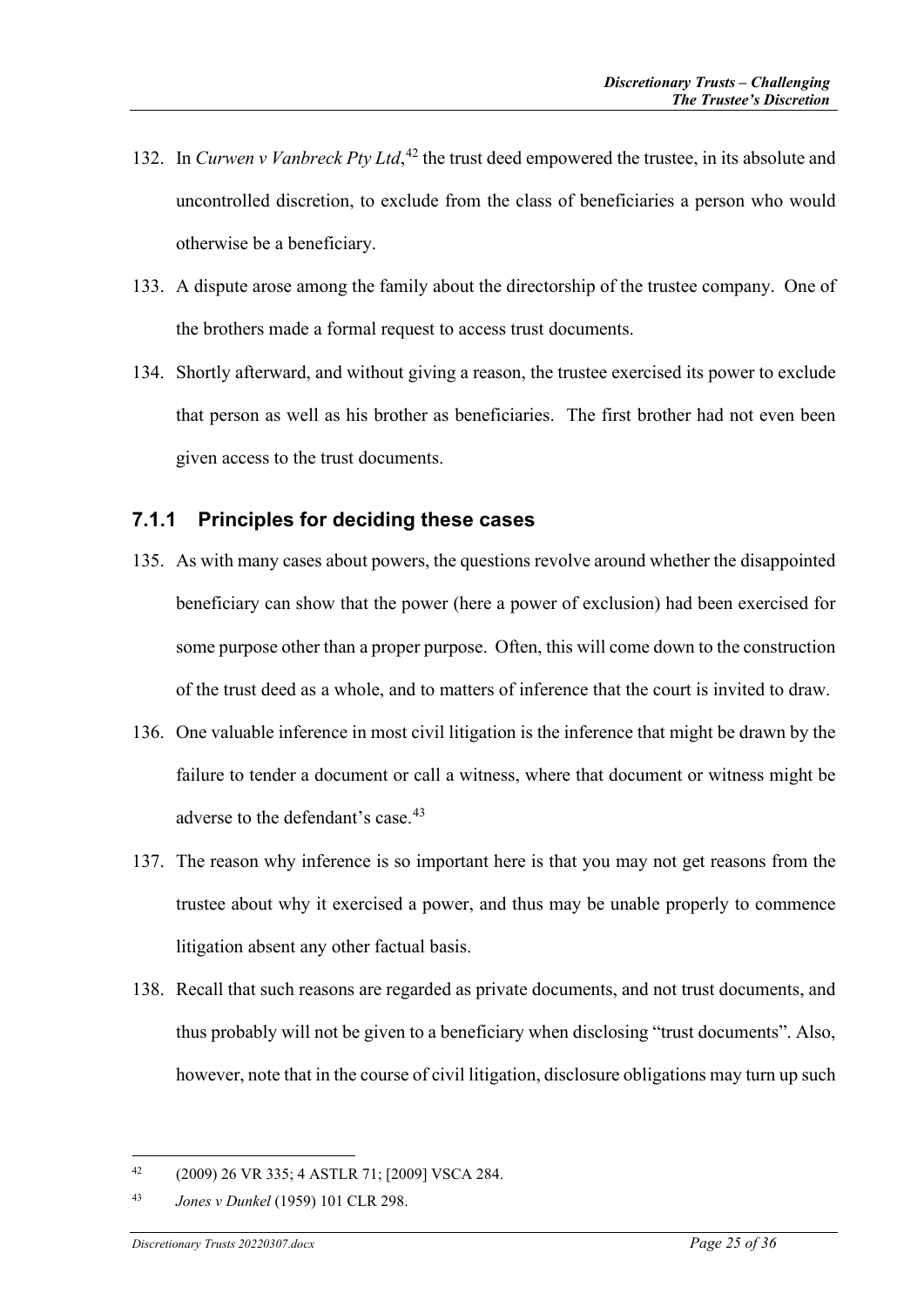documents, even if they are not trust documents to which a beneficiary is entitled in the absence of litigation. But to commence litigation, without evidence, is a serious matter.

- 139. I return to *Curwen v Vanbreck*, above. The Victorian Court of Appeal said that the former beneficiaries in that case had the onus to establish that the trustee's exercise of discretion was not made for a proper purpose.<sup>[44](#page-25-0)</sup>
- 140. What the beneficiary in that case had to establish was a fraud on a power. Classically, that required that the former beneficiary established that the trustee has trespassed beyond what is permitted in this sense:  $45$

*The donee of a limited power must exercise it bona fide for the end designed by the donor, which requires that the power can be exercised only in favour of the objects of that power and in furtherance of the purpose for which it is conferred. If the donee, in good faith, exercises a power in favour of a stranger or in some other way which is not consistent with the terms and scope of his power, such exercise … is excessive. If, however, the donee deliberately attempts "to secure the effect of an excessive execution without actually making one", the exercise of the power is not simply excessive: it is in fact fraudulent and void.*

- 141. The above passage about defective exercise of a power does not take into account the peculiar feature of a power of exclusion, that the person excluded will quite often not benefit, though that person was originally a beneficiary or object.
- 142. The difference between an excessive appointment, and a fraudulent appointment, can be difficult to discern. For the purposes of this exercise, we have been let inside the solicitor's office to listen to the conversation between the elderly trustees and the long-time adviser, and we know the two reasons possibly actuating the trustees to act to remove Abel as a beneficiary.
- 143. The trustees have now excluded Abel, but have not provided any reasons to Abel. They have provided him with a brief letter pointing to the power in the trust deed and the fact of its execution depriving him of any further benefit under the trust deed.

<span id="page-25-0"></span><sup>44</sup> At [30].

<span id="page-25-1"></span><sup>45</sup> Thomas, *Thomas on Powers* (2nd Edition), page 400.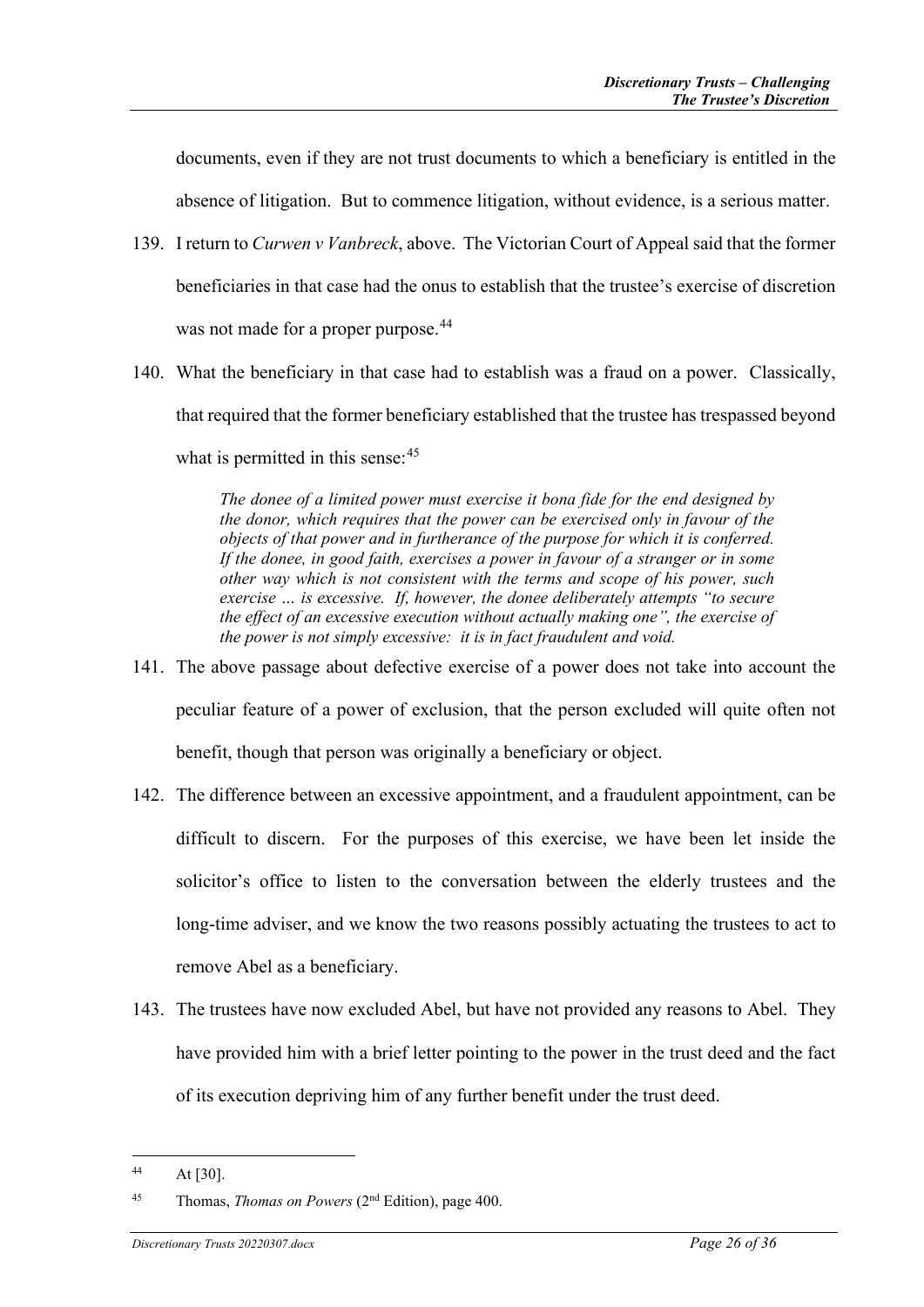#### <span id="page-26-0"></span>**7.1.2 Result in** *Curwen v Vanbreck*

- 144. The Victorian Court of Appeal said that if a trustee, in deciding to exercise the power, "acted upon the dual consideration of whether the beneficiaries ought to be entitled to a potential distribution of trust assets and whether those beneficiaries ought to be given access to trust documents, so that the latter consideration should be regarded as part of the trustee's primary intention, it would be an invalid exercise of power".[46](#page-26-1)
- 145. In other words, there was no requirement that the improper purpose be the "primary or dominant purpose". The improper purpose "will constitute a fraud on the power if it be an operative or actuating purpose".
- 146. So in the present case, if an operative or actuating purpose was to retaliate against Abel for his requests for documents, or for his seeking to review investment decisions, it does not matter that there is another perfectly good reason, being the desire to save the trust as a whole from heavy annual taxes which were avoidable by removing Abel as a beneficiary.
- 147. The difficulty for Abel, of course, is that Abel is not party to the conversation that the trustees have had with the solicitor.
- 148. He has difficulties of proof.
- 149. As in *Curwen v Vanbreck*, Abel may not be able to draw together the threads sufficiently to prove such fraud on a power. The result in that Victorian case was that the two brothers who were excluded from benefit under that trust were unable to draw together the threads sufficiently. As the Victorian Court of Appeal said: $47$

*Neither at trial nor on the appeal did the appellants' case rise higher than the suggestion that, because the trustee's decision was made in the context of the beneficiary's request for access to the documents, that must have been a reason for the exercise of the power of exclusion.*

<span id="page-26-1"></span> $46$  At [42].

<span id="page-26-2"></span> $47$  At [49].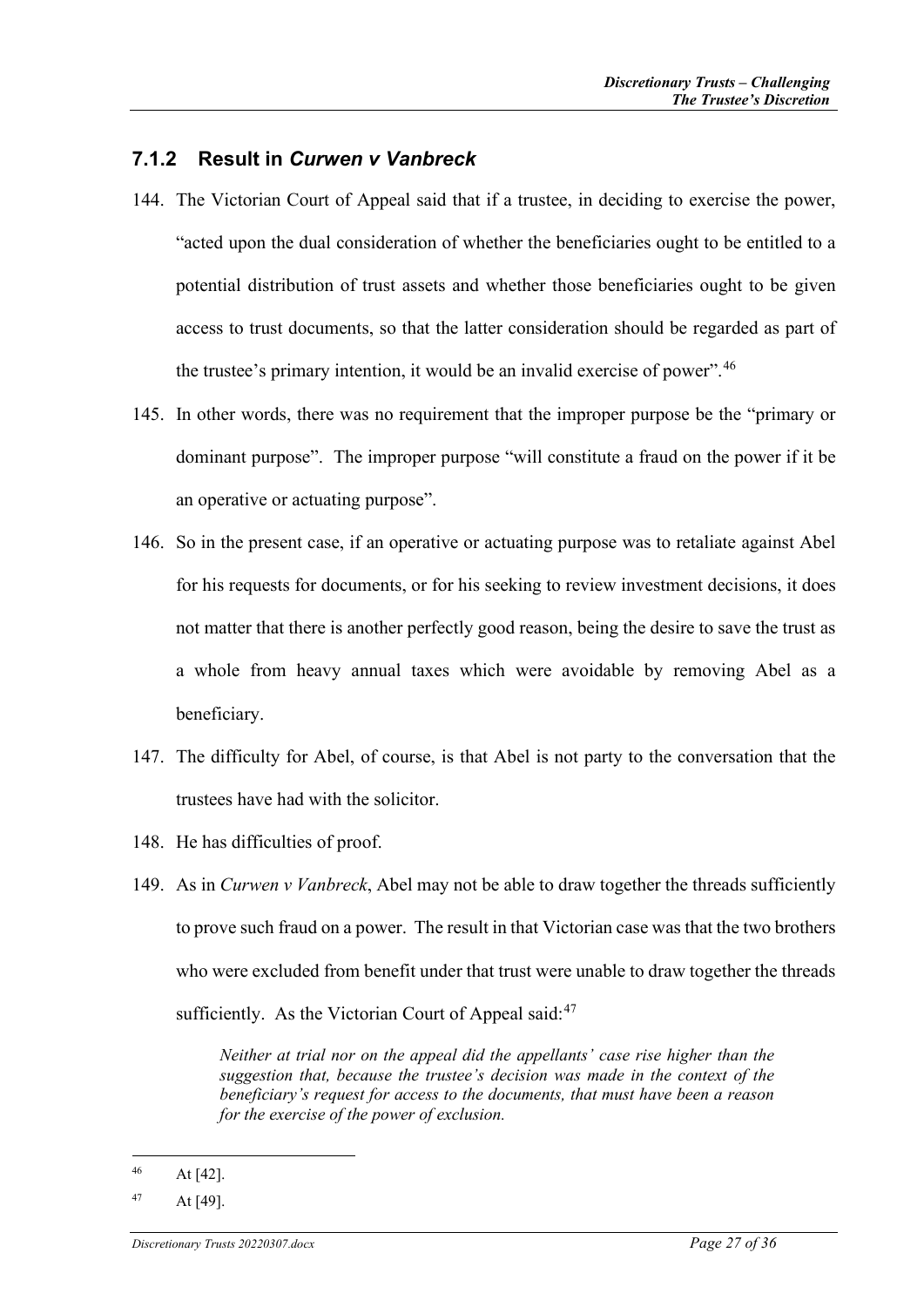# <span id="page-27-0"></span>**8 Appointments of Income and Capital to Cain**

- 150. From the books of account, Abel has deduced that Cain has been favoured with income and capital distributions over many years.
- 151. The actual identity of the beneficiary favoured is sometimes hidden, as this is regarded as private. Nevertheless, by dint of the fact that Cain has no children or other close relatives with whom he associates, and by further dint of the fact that the accounts show large distributions of income and capital over many years, Abel has been able to deduce that Cain could only be maintaining his luxury lifestyle because of distributions from the fund.
- 152. As shown above, Abel will be unable to obtain, as trust documents, any notes or resolutions concerning consideration of the merits of distributions to the various objects, until litigation is commenced. Abel would be able to seek disclosure in litigation of some of those documents, probably, but faces a "chicken and egg" problem that he is not properly able to commence litigation to impugn distributions without some solid basis.
- 153. This is a usual problem faced by many litigants. However, a couple of cases indicate how this kind of problem can be approached.

## <span id="page-27-1"></span>*8.1 Ioppolo v Conti*

154. From the Western Australian Court of Appeal, *Ioppolo v Conti*[48](#page-27-2) is a case about a superannuation fund. While I have had the argument over the years about whether superannuation is a fixed trust or a discretionary trust, and have heard people defend superannuation trust deeds as fixed trusts, the level of discretion given by most deeds, particularly (and relevantly) in relation to death benefits and reconstitutions of the fund

<span id="page-27-2"></span><sup>&</sup>lt;sup>48</sup> (2015) 293 FLR 412; [2015] WASCA 45. The case is largely about the superannuation regulations. But it is also useful for the passage in the judgment concerning an exercise of the power to allocate the benefit from the wife's account to the husband's account.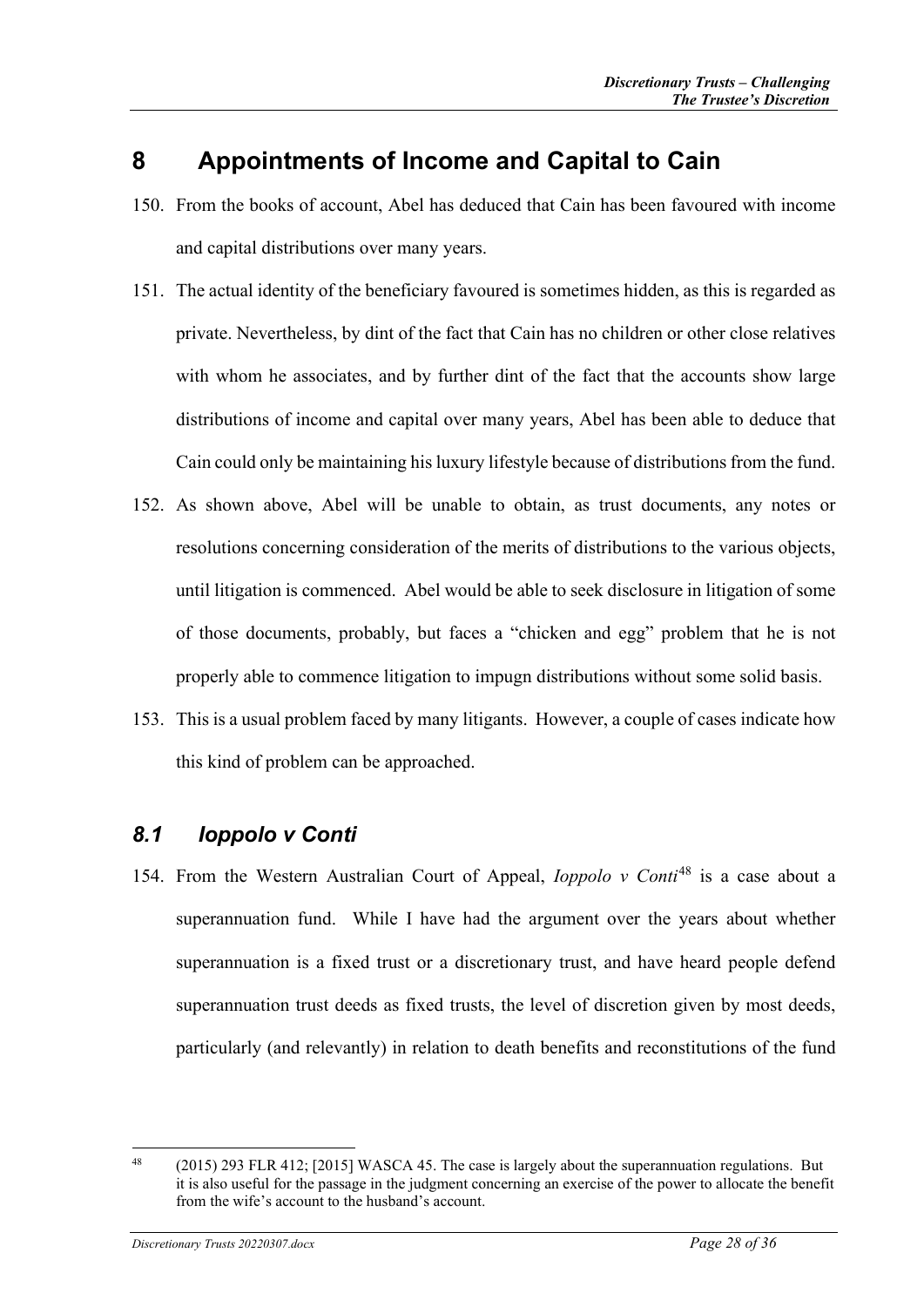on exit, is so large that no one can deny those elements of discretion. Thus, it is proper to consider superannuation funds in the current context.

- 155. The simple facts in this case involved a husband and wife who were the trustees and beneficiaries of a self-managed superannuation fund. When the wife died, the husband became the sole trustee. He exercised a power under the deed to transfer benefits in his wife's account to himself.
- 156. Martin CJ said that the question came down to whether the remaining trustee "failed to address the question of whether it would be inequitable or inappropriate to pay the benefit to himself, as the Nominated Dependant.<sup>[49](#page-28-0)</sup>
- 157. Again, the matter came down to evidence. The Chief Justice considered that there was no evidence available to support an attack on exercise of the discretion by the remaining trustee. The question came down to whether "the exercise of the trustee's discretion miscarried because he did not give full and proper consideration to the competing interests of the prospect beneficiaries".[50](#page-28-1)
- 158. The court concluded that there was no evidence that there was a sham, and there was no cogent evidence that the trustee's determination miscarried.
- 159. The important point that sometimes arises in this context is whether the trustee faced a conflict between his duty as trustee and his interest as a beneficiary. That was covered by a clause in the deed which excused such conflicts. Such conflicts cannot be ignored more generally.

<span id="page-28-0"></span><sup>49</sup> (2015) 293 FLR 412; [2015] WASCA 45, [75].

<span id="page-28-1"></span><sup>50</sup> (2015) 293 FLR 412; [2015] WASCA 45, [77].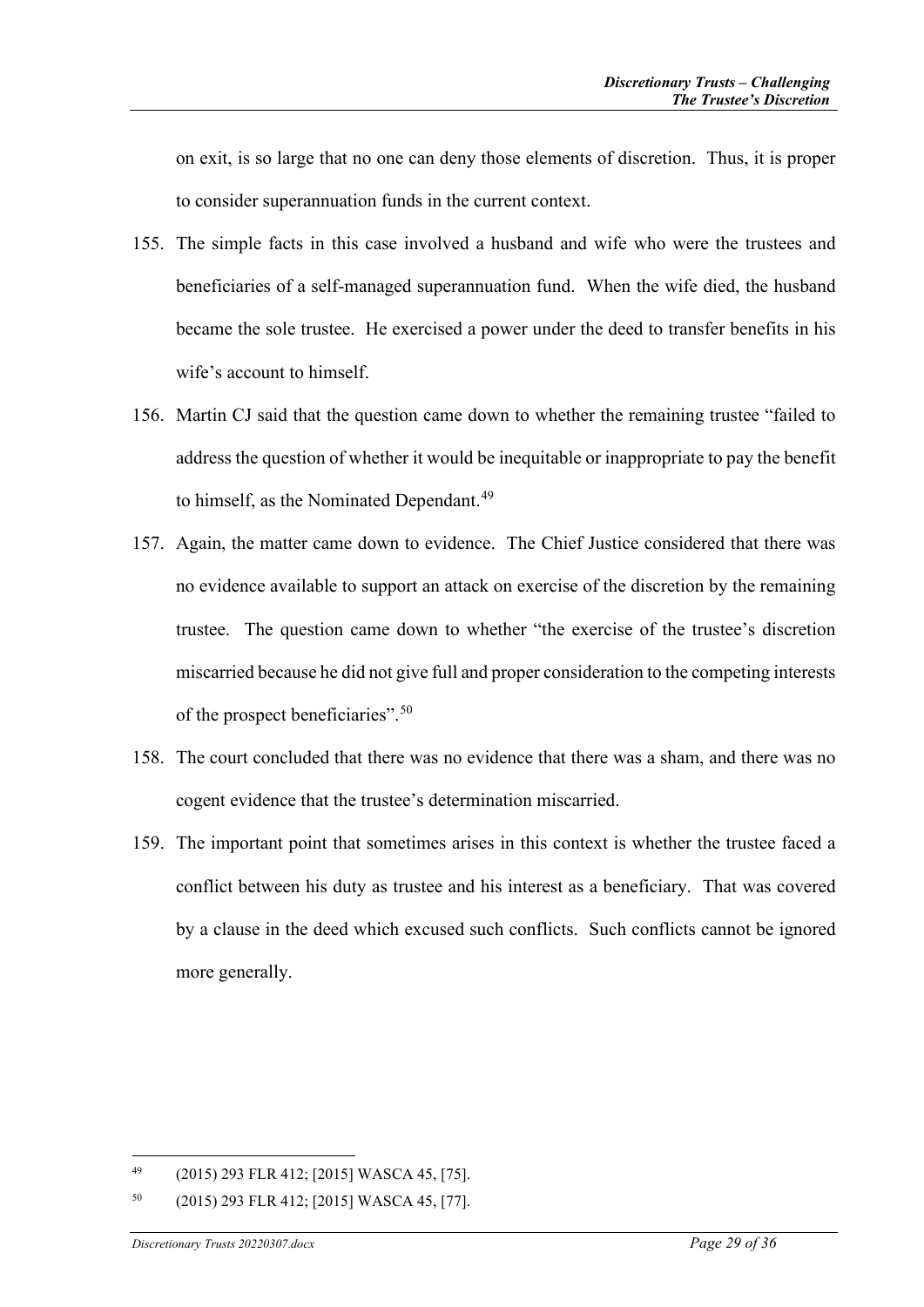### <span id="page-29-0"></span>*8.2 Sinclair v Moss*

- 160. The opposite result occurred in *Sinclair v Moss*. [51](#page-29-1)
- 161. This case involved a testamentary trust under which there was power to pay income to a widow, but only such income as necessary and sufficient for her support.
- 162. The trustees failed to consider her other sources of income. This looks like an elementary error in exercising the power. Although it is an unusual power and thus an unusual case, it is nevertheless instructive.
- 163. The appointments of income to the widow were attacked on the principle that the trustees had considered the wrong question, or (in considering the right question) they did "not really apply their minds to it or perversely shut their eyes to the facts, or that they did not act honestly or in good faith".[52](#page-29-2)
- 164. In that case, there was a requirement to consider the extent to which the widow required support. It was proved by the claimant that the trustees simply determined how much income was available each year, and decided as between the widow and her stepchildren how that income "should be fairly distributed" without taking into account the question of need of the widow.[53](#page-29-3)
- 165. The important decision in this case was that the determinations of the trustees were void. This required the widow to repay the distributions.<sup>[54](#page-29-4)</sup>
- 166. The like argument also occurred in Western Australian litigation, where it had earlier been determined that the subject family trust had vested many years earlier, but that discretionary distributions had unarguably continued to be made. A claim was brought

<span id="page-29-1"></span> $51$  [2006] VSC 130.

<span id="page-29-2"></span> $52$  [2006] VSC 130, [17].

<span id="page-29-3"></span><sup>53</sup> [2006] VSC 130, [18].

<span id="page-29-4"></span><sup>54</sup> [2006] VSC 130, [91].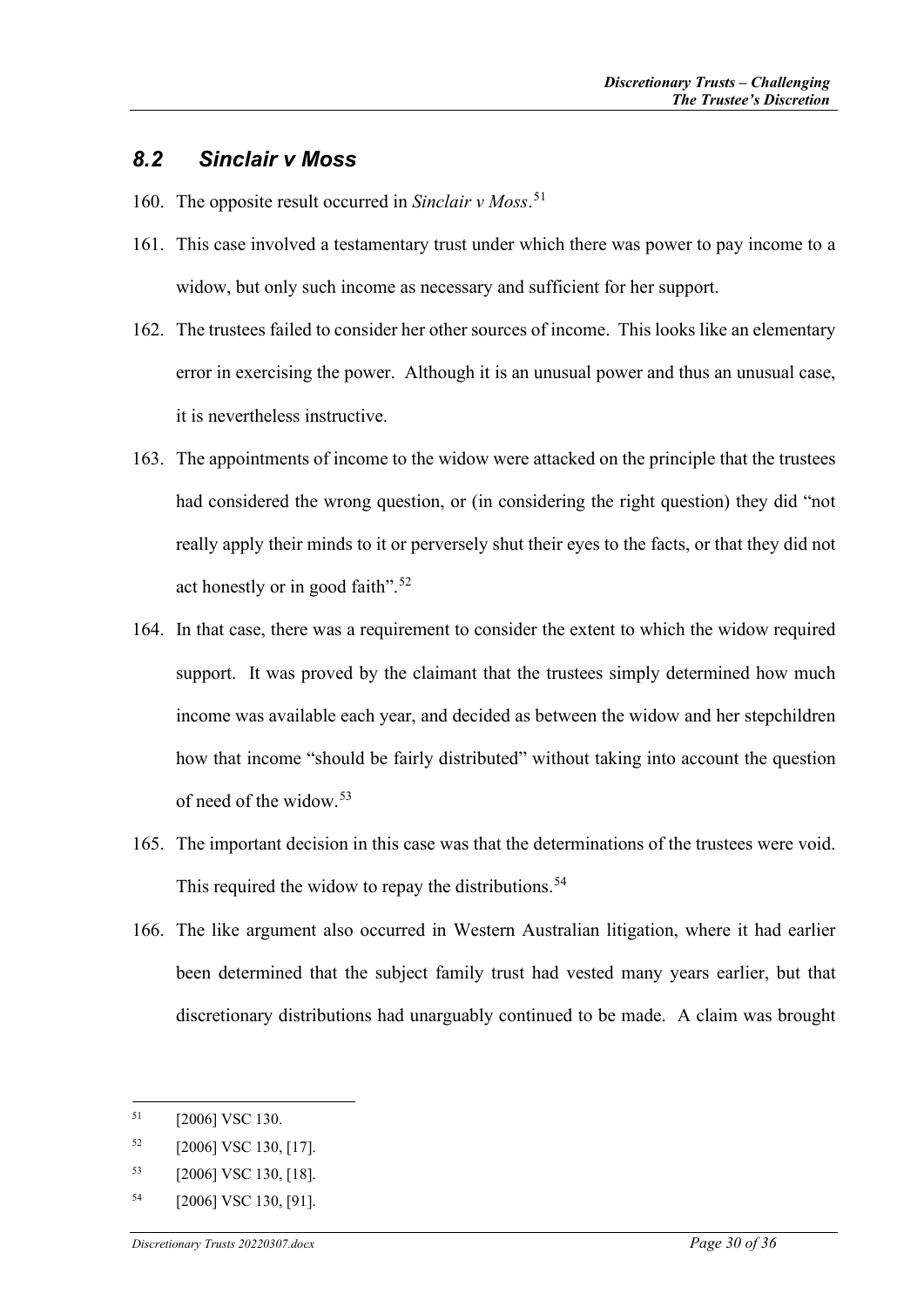against beneficiaries who had been given discretionary distributions, requiring them to disgorge the amounts. But a beneficiary successfully ran a defence of change of position, on the faith of receipt of the wrongful distributions, thus terminating the action against her $55$ 

# <span id="page-30-0"></span>**9 Removal of Trustees and Removal of Appointors**

### <span id="page-30-1"></span>*9.1 Whether a fiduciary power*

- 167. Usually, the provision to remove a trustee will be construed as a fiduciary power in Australia. However, it is truly a matter of construction.<sup>[56](#page-30-3)</sup>
- 168. In *Mercanti v Mercanti*, [57](#page-30-4) Newnes & Murphy JJA say of a clause providing for

appointment and removal of a trustee:<sup>[58](#page-30-5)</sup>

*The object of the power under a provision such as clause 21 is to facilitate the appointment of a new or replacement trustee. A trustee is the archetype of the fiduciary and the office of trustee only exists for the benefit of the beneficiaries. A power of this kind conferred in a trust instrument has generally been construed as having been conferred by the settlor not for the purpose of advancing the personal interests of the appointor or otherwise for the personal enjoyment of the appointor, but rather for the due execution of the trusts for the benefit of the objects of the trust.*

169. There are cases where it has been construed otherwise,<sup>[59](#page-30-6)</sup> but the tendency at least in Australia is to require that the holder of the power, usually called an appointor or some similar designation, acts for the benefit of the beneficiaries as a whole when deciding whether to remove or replace a trustee. He may not act selfishly.

<span id="page-30-2"></span><sup>55</sup> *Clay v James* [2001] WASC 101.

<span id="page-30-3"></span><sup>56</sup> See the lengthier analysis in DW Marks, "Discretionary Trusts – Challenging the Trustee's Discretion" (2021) 25(1) *The Tax Specialist* 39, pages 45-46.

<span id="page-30-4"></span><sup>57</sup> (2016) 50 WAR 495; 340 ALR 290; 117 ACSR 222; [2016] WASCA 206.

<span id="page-30-5"></span><sup>58</sup> (2016) 50 WAR 495; 340 ALR 290; 117 ACSR 222; [2016] WASCA 206, [397]. Compare Buss P on this point at [316]-[319].

<span id="page-30-6"></span><sup>59</sup> *JSC Mezhdunarodniy Promyshlenniy Bank v Pugachev* [2017] EWHC 2426 (Ch).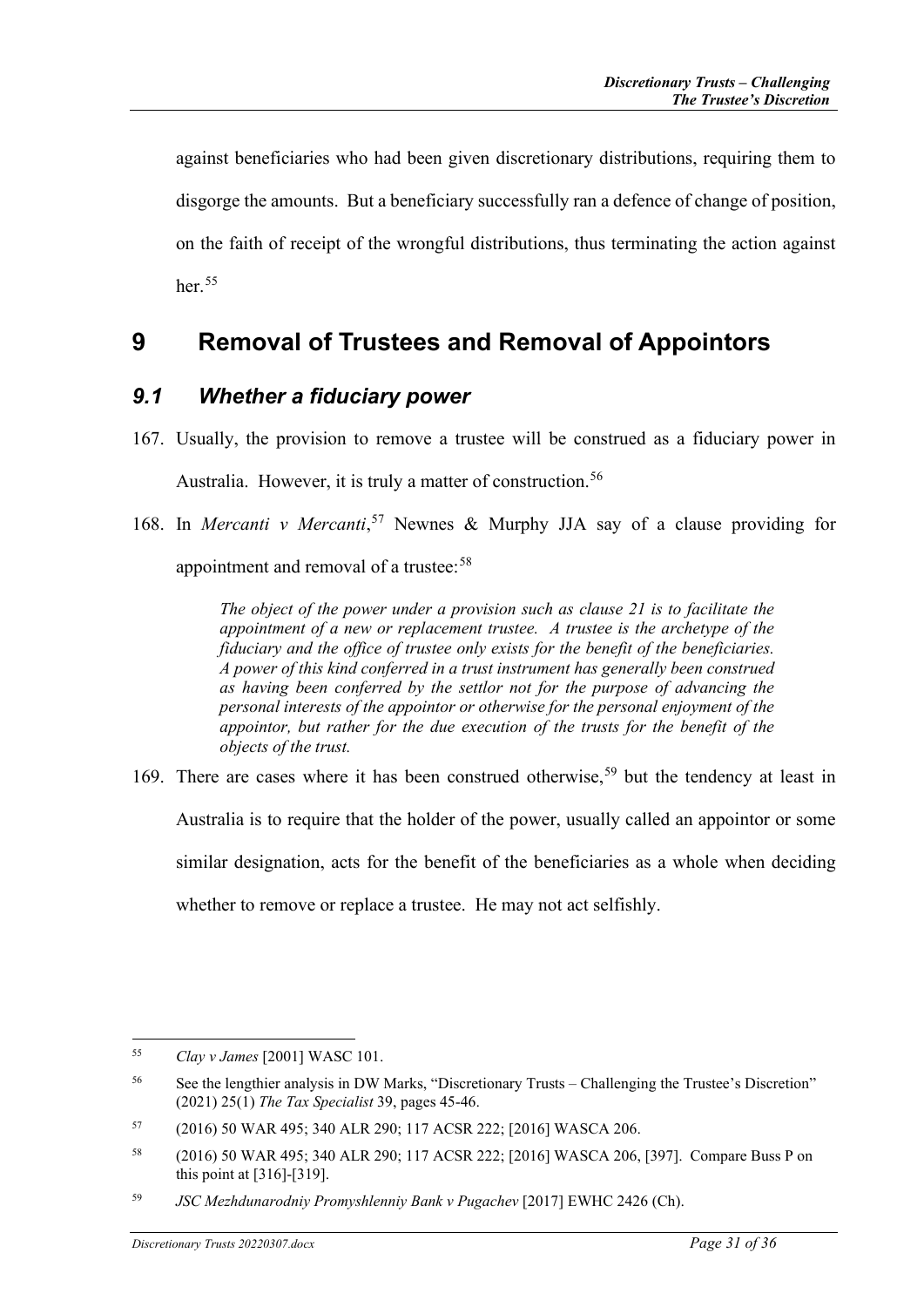170. Likewise, we have seen cases on the Eastern seaboard where people have attempted to use powers in trust deeds to remove or replace the appointor itself. Those cases have turned, more, on the construction of the power to amend.

### <span id="page-31-0"></span>*9.2 Present scenario*

- 171. Assume that under the trust deed, and for historical reasons now forgotten, Abel is the appointor upon the death of his parents. This might have been done because of the concern about Cain's ability to deal with this power in the traumatic circumstances of the death of his parents, and given his disability.
- 172. Assume that the stress of litigation has taken its toll upon the parents, and each dies quickly in succession. This leaves a vacancy in the role of trustee, which Abel decides to fill by appointing as trustee Abel Trading Pty Ltd (*Abel Trading*).
- 173. Abel is the sole director of Able Trading. Abel Trading's first act as trustee is to cut off the weekly pin money on which Cain has depended for his out of pockets, such as coffee and cigarettes.
- 174. The next act undertaken by Abel Trading is to appoint the whole of the capital in favour of Abel's children.
- 175. Cain is quite concerned. He has never been capable of working except in a highly supported environment, has depended on money from the trust all his life, and will find it difficult to obtain social security support for the next five years or so, given his association with the trust, now purportedly vested.
- 176. Cain will probably attempt to review the appointment of Abel Trading as a trustee. He will also attempt to review the appointment away of the whole capital in favour of Abel's children.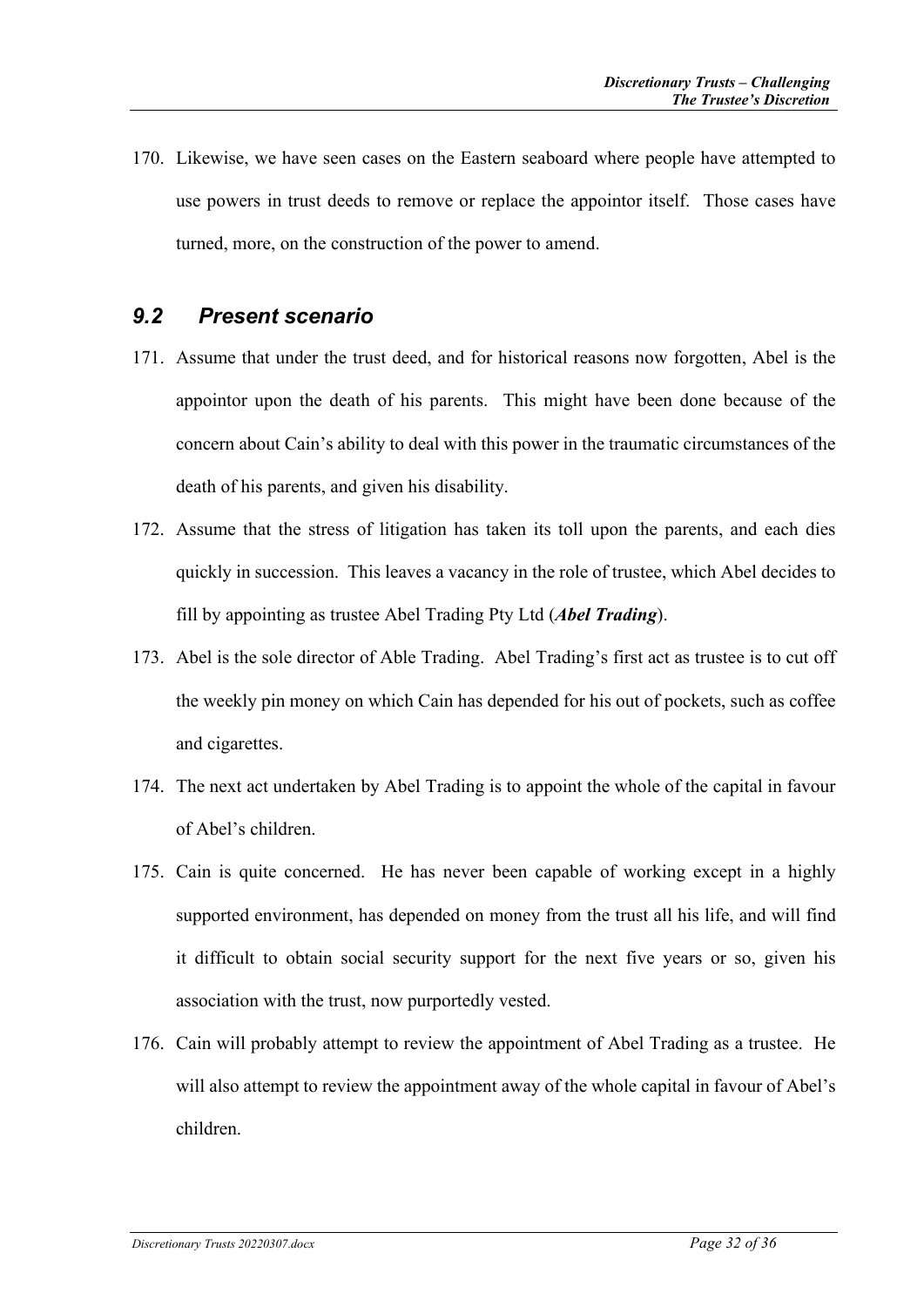### <span id="page-32-0"></span>*9.3 Change of trustee*

- 177. In *Wareham v Marsella*,<sup>[60](#page-32-1)</sup> again a case about self-managed superannuation, the Victorian Court of Appeal upheld a decision to remove trustees who had decided to pay the whole of the death benefit to the husband of a remaining trustee. This was despite the fact that the trust deed gave the trustees a discretion as to which of a deceased beneficiary's dependants should receive a death benefit.
- 178. That was a case of a blended family, by the looks of it, where such debate can be willing. The remaining trustee had decided to favour her part of the family, and ignore the claim of the second husband of the deceased.
- 179. The Court considered that the obligation of trustees properly to inform themselves of the needs of the beneficiaries was "more intense" than in other, private discretionary trusts.<sup>[61](#page-32-2)</sup>
- 180. The trial judge had found that an inference should be drawn that the trustee acted arbitrarily in distributing the fund, with ignorance of (or insolence toward) her duties. She acted in the context of uncertainty, misapprehensions as to the identity of a beneficiary, her duties as trustee, and her position of conflict. She was not therefore in a position to give real or genuine consideration to the interests of the dependants.
- 181. The conclusion to which the trial judge came was said to be supported by the outcome of the exercise of the discretion. $62$
- 182. Turning now to the present case, Abel Trading's first act as trustee is to deprive a disabled man of any future support. This will not go down well with the court. Further, in *Wareham v Marsella*, above, the court was moved to remove the trustee. The fact that

<span id="page-32-1"></span> $60$  (2020) 61 VR 262.

<span id="page-32-2"></span> $61$  (2020) 61 VR 262, [60].

<span id="page-32-3"></span> $62$  (2020) 61 VR 262, [62].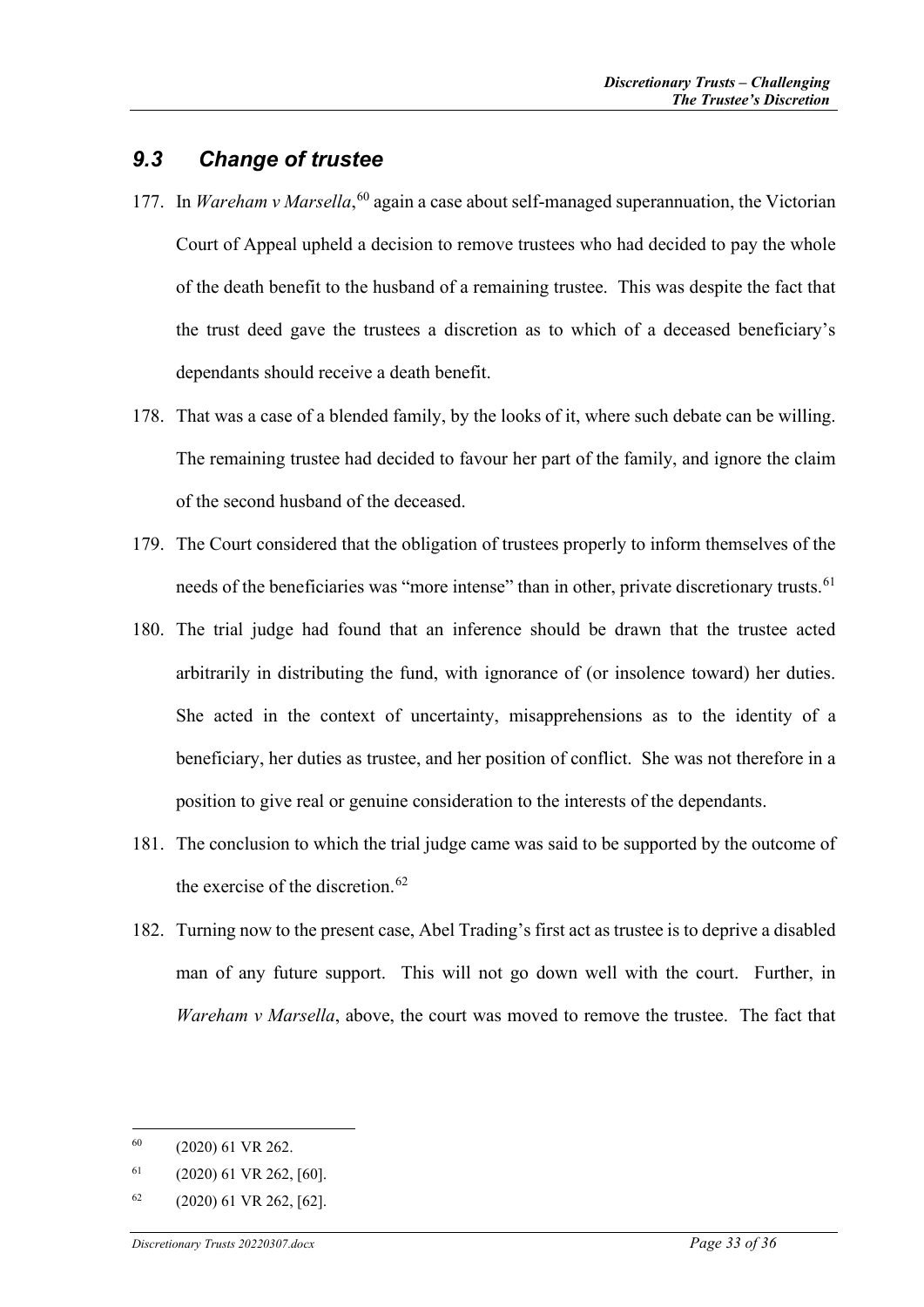there had been a resolution to wind up the trust was no impediment to making remedial orders,<sup>[63](#page-33-3)</sup> and the distributions were set aside in that case.

### <span id="page-33-0"></span>*9.4 Challenge to appointment*

183. See heading [8,](#page-27-0) concerning appointments of income and capital to Cain, for the principles that apply.

## <span id="page-33-1"></span>**10 Tax, Rectification and Disclaimer**

### <span id="page-33-2"></span>*10.1 Improper distributions*

- 184. The language used in the cases can be difficult and inconsistent, but a fraud on a power appears to result in a distribution being void.<sup>[64](#page-33-4)</sup>
- 185. Another case we have considered determined to set aside the distributions, and facilitated a new trustee re-exercising the discretion to distribute.<sup>[65](#page-33-5)</sup>
- 186. It had been thought, historically, that a merely excessive exercise of a power would be upheld to the extent possible under the power, but would be void beyond that.<sup>[66](#page-33-6)</sup>
- 187. This leads to difficulties in assigning a tax character to a payment actually made or credited.
- 188. There is little authority in Australia on the point. The Tribunal case of *U201*[67](#page-33-7) considers an unusual situation, where distributions were made to an accountant's trusts, unconnected with the family of the client. Although the discretions exercised were more than simply discretions about appointment of income, and although the case is thus not directly in point, the suggestion there was that the distributions were voidable. There was

<span id="page-33-3"></span><sup>63</sup> (2020) 61 VR 262, [106].

<span id="page-33-4"></span><sup>64</sup> *Sinclair v Moss* [2006] VSC 130, [84].

<span id="page-33-5"></span><sup>65</sup> *Wareham v Marsella* (2020) 61 VR 262, [105].

<span id="page-33-6"></span><sup>66</sup> MacLean, *Trusts and Powers* (1989), p 126.

<span id="page-33-7"></span><sup>67</sup> 87 ATC 1122.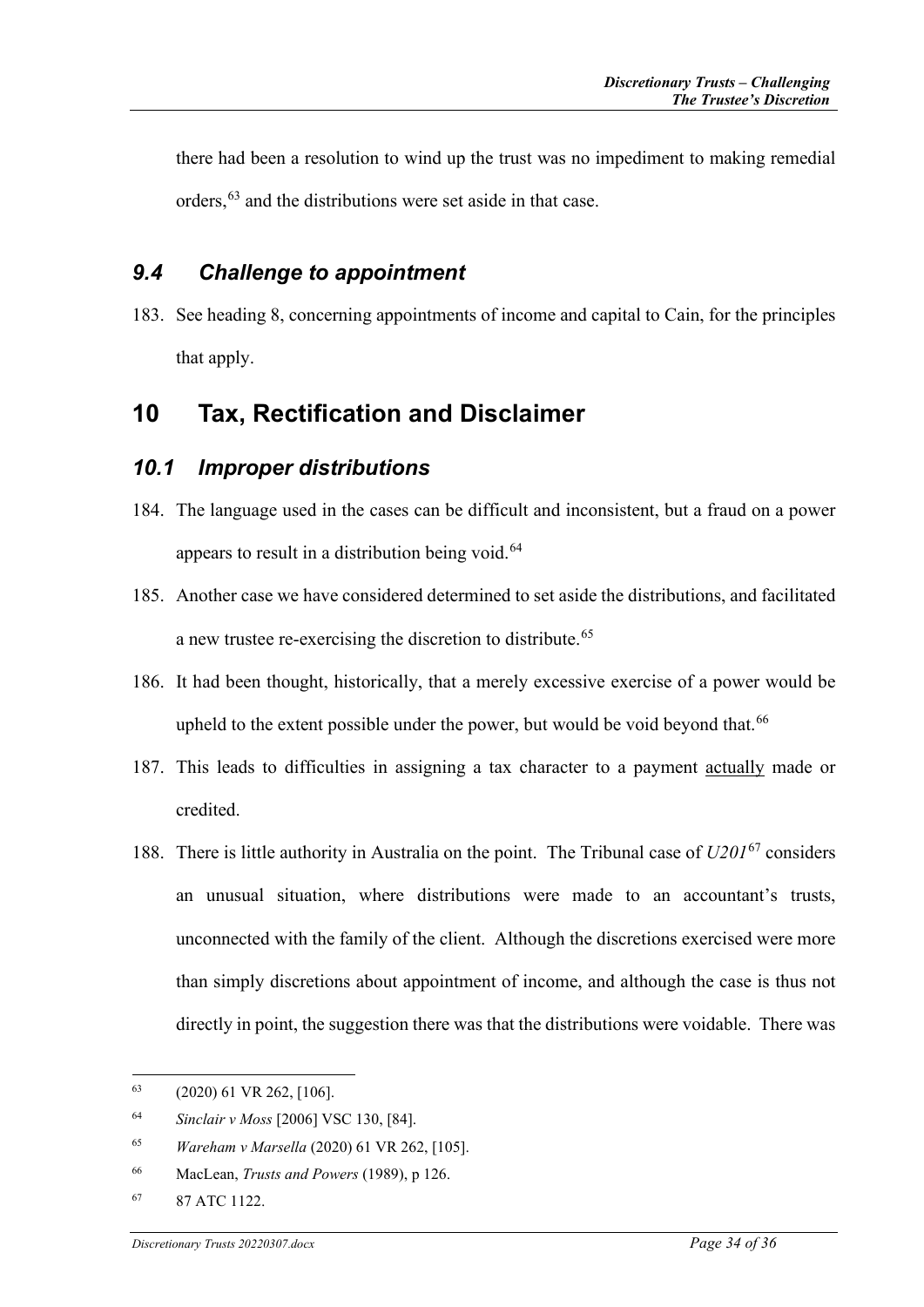an argument that the recipient held on a constructive trust which had to be tested in an ordinary court of equitable jurisdiction.

- 189. This suggests that litigation about these issues involves sequencing, in the State courts for relief about who was actually entitled (and the consequences, such as a declaration that someone held on a constructive trust); and in the limited Federal jurisdictions for the review or appeal, once the State courts have made their determinations.
- 190. In a practical sense, a time-limited power of appointment of income, modelled on those in *Ramsden v Commissioner of Taxation*, [68](#page-34-1) would mean that a failure effectively to appoint income by the end of 30 June in a year would result in the default gift. Many deeds in Australia have that version of power.

### <span id="page-34-0"></span>*10.2 Retroactive solutions? Rectification and disclaimer*

- 191. It is possible to rectify a unilateral document, such as resolution of directors. $69$
- 192. However, it is not possible simply to rectify documents and will. There must be good reason, which lies in some mistake, in representing in written form what was intended. A mere mistake as to the legal effect is not enough.
- 193. Since the court is rectifying a document to accord with the actual agreement (or the actual resolution), the result can be seen to have an element of retroactivity.
- 194. Again, there is no point prosecuting a review or appeal against tax, until the rectification has been ordered.<sup>[70](#page-34-3)</sup>
- 195. Disclaimer is presently under consideration by the High Court of Australia in *Commissioner of Taxation v Carter*. The difficulty here is the apparent conflict between

<span id="page-34-1"></span><sup>68</sup> 2004 ATC 4659.

<span id="page-34-2"></span><sup>69</sup> *Trani v Trani* [2018] VSC 274, [151].

<span id="page-34-3"></span><sup>&</sup>lt;sup>70</sup> I have set out some illustrative cases at greater length in my article, "Discretionary Trusts – Challenging the Trustee's Discretion" (2021), above, pages 47-48.